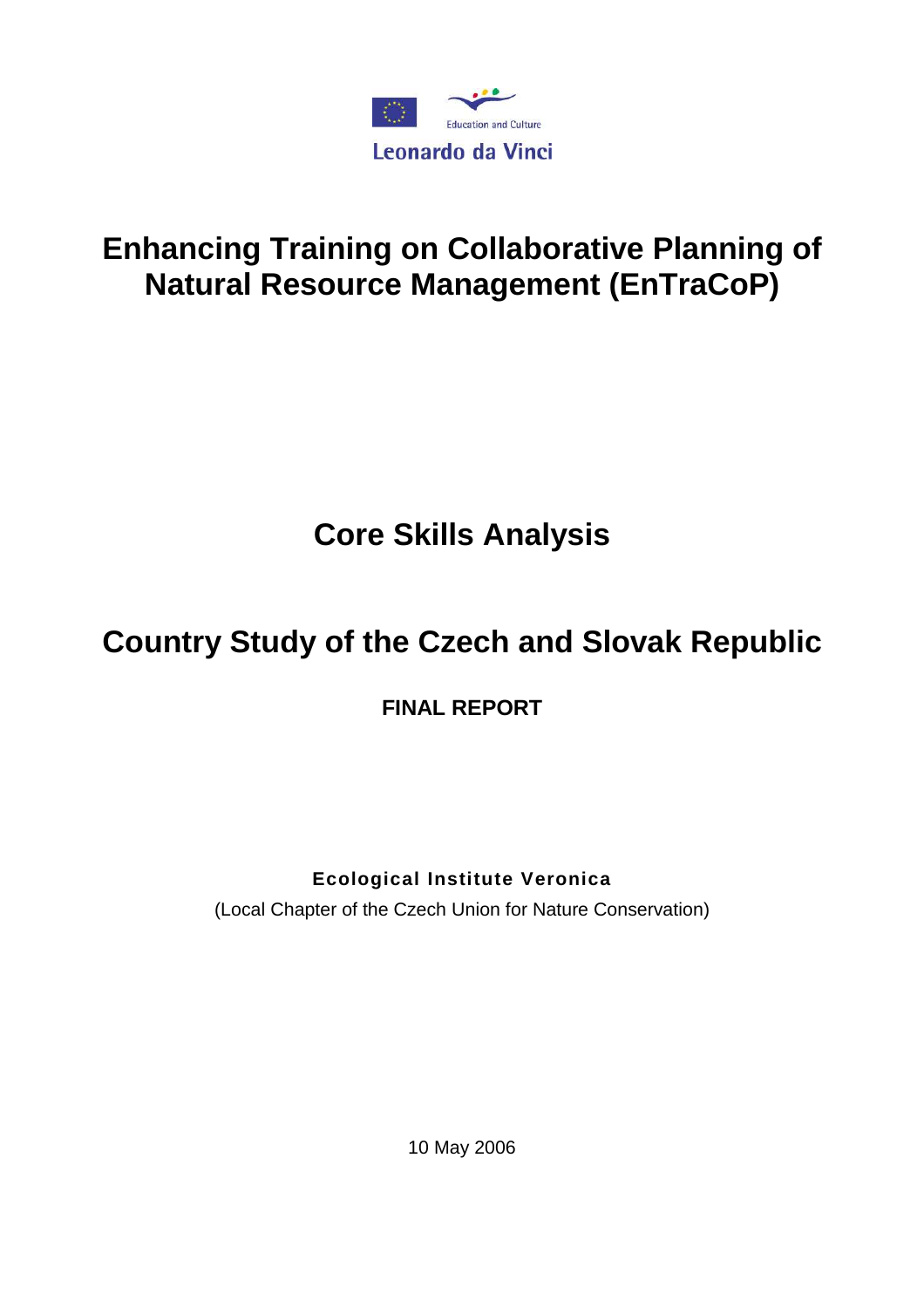# **CONTENTS**

| 2. INTRODUCTION TO URBAN AND SPATIAL PLANNING IN THE CZECH REPUBLIC3 |  |
|----------------------------------------------------------------------|--|
|                                                                      |  |
|                                                                      |  |
| 3. PUBLIC PARTICIPATION AND STRATEGIC PLANNING ACCORDING THE STATE   |  |
|                                                                      |  |
|                                                                      |  |
|                                                                      |  |
|                                                                      |  |
| 4. BRIEF DESCRIPTION OF THE PLANNING PROCESSES AND KEY ACTORS IN THE |  |
|                                                                      |  |
|                                                                      |  |
|                                                                      |  |
|                                                                      |  |
| 5. FACTORS INFLUENCING THE NEED FOR COLLABORATIVE PLANNING 15        |  |
|                                                                      |  |
|                                                                      |  |
|                                                                      |  |
|                                                                      |  |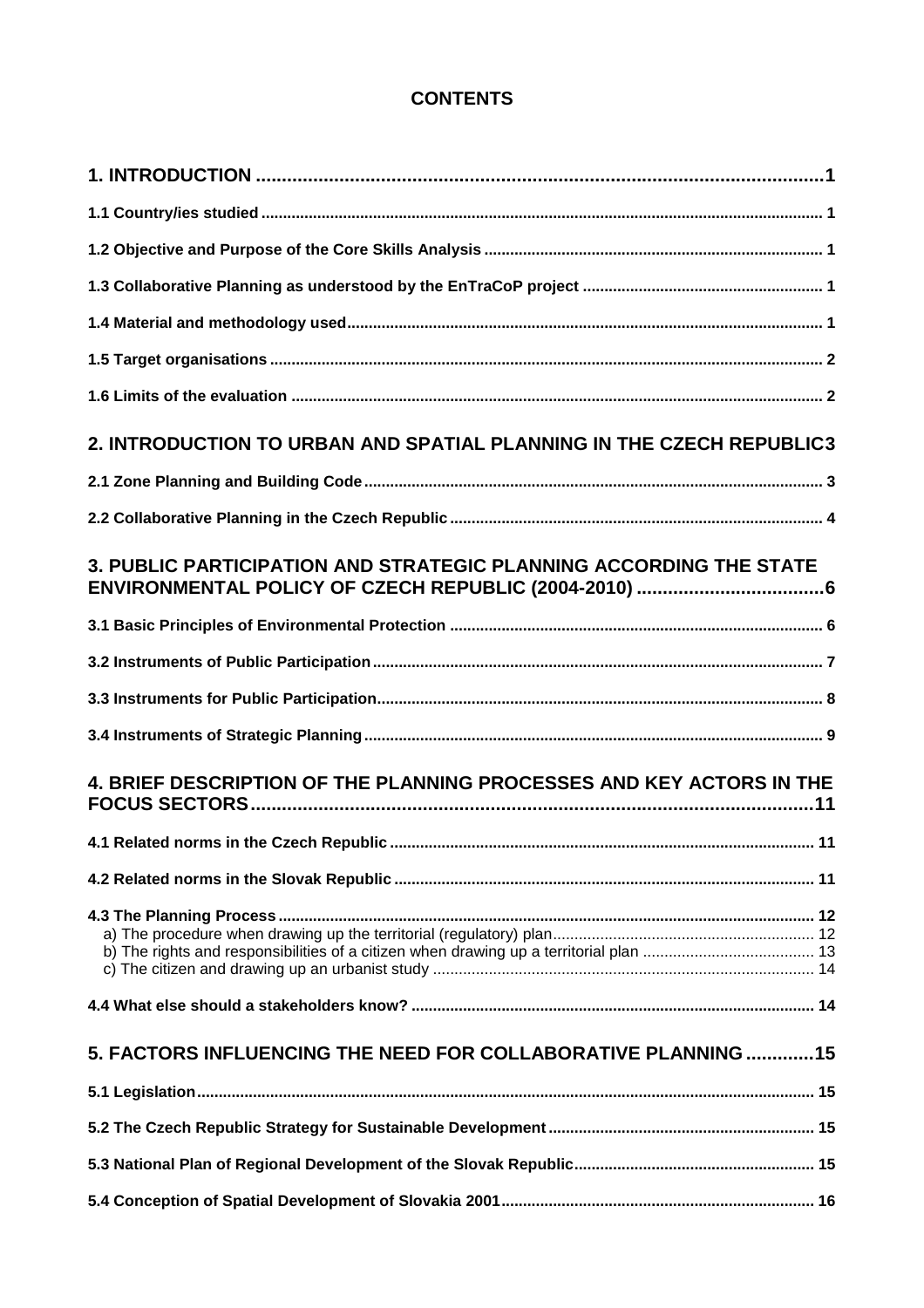| 6. COLLABORATIVE PLANNING IN TARGET ORGANISATIONS STRATEGIES,                                     |
|---------------------------------------------------------------------------------------------------|
|                                                                                                   |
|                                                                                                   |
|                                                                                                   |
|                                                                                                   |
|                                                                                                   |
| 7. COLLABORATIVE PLANNING SKILLS, COMPETENCIES AND QUALIFICATIONS                                 |
|                                                                                                   |
| 8.1 Most important challenges faced by the planners in implementing the elements of collaborative |
| 8.2 Priority needs (preferences) of the planners for skills development and further training in   |
| <b>9. CONCLUSIONS AND RECOMMENDATIONS FOR THE DESIGN OF THE COPACK30</b>                          |
|                                                                                                   |
|                                                                                                   |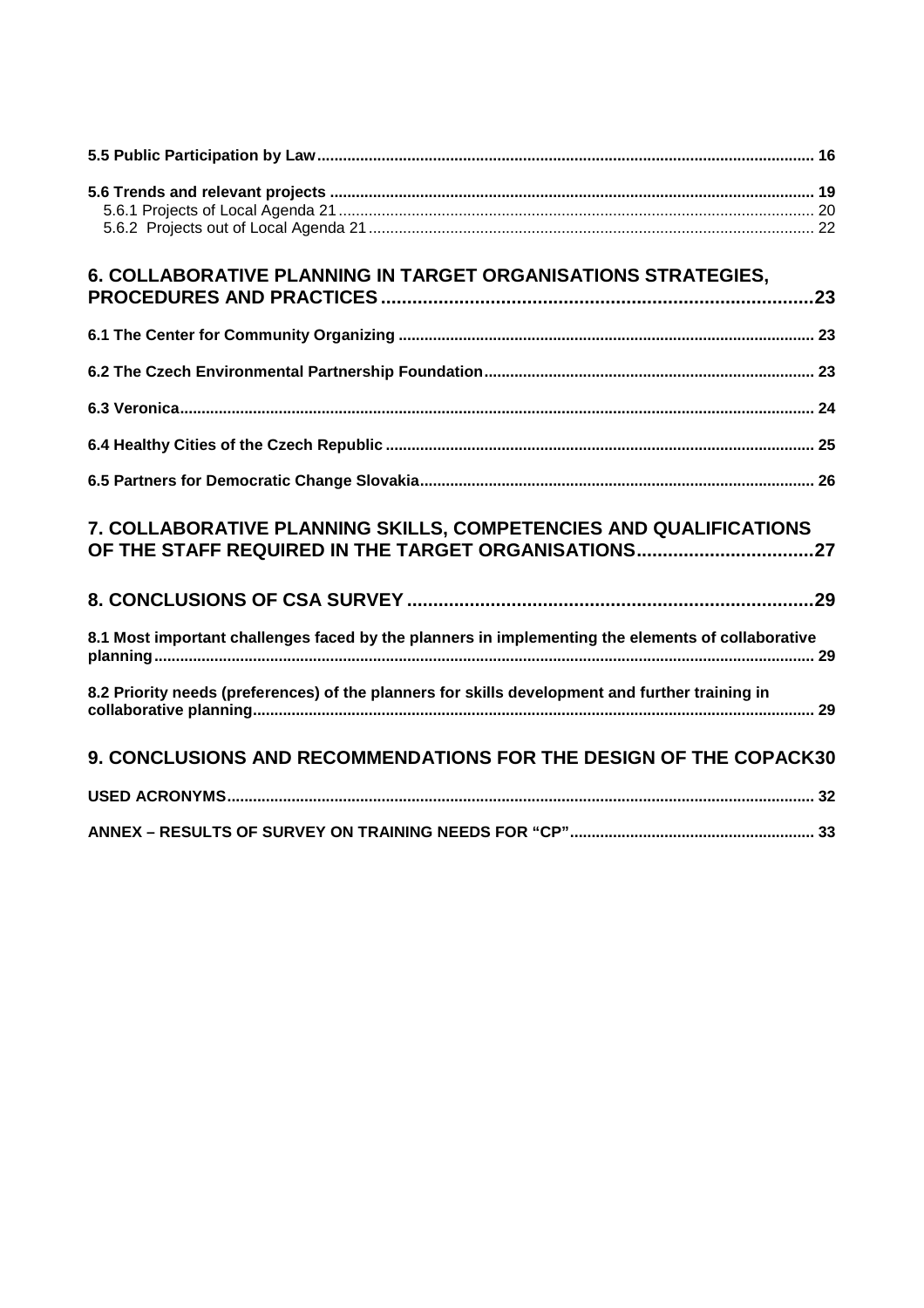

# **1. Introduction**

# **1.1 Country/ies studied**

Czech Republic & Slovak Republic

# **1.2 Objective and Purpose of the Core Skills Analysis**

According to the Enhancing Training on Collaborative Planning of Natural Resources Management (EnTraCoP) project plan, one of the specific results of the project is the Core Skills Analysis (CSA). The objective of the CSA, coupled with the VET Assesment, is to establish a solid basis for designing the Trainers´ tool package on collaborative planning (CoPack). The purpose of the study is to provide a comprehensive analysis of the working life requirements, the current situation and perceived needs and priorities of the planners in the target sectors of training on collaborative planning. In the CSA, a systematic framework of collaborative planning is formulated and the priority needs for training and support material are defined.

The primary beneficiares and users of the CSA are the Project Partners participating in the design of the CoPack. In addition, the results are likely to have generalpublic interest among the natural resources students and planners and their organisations.

## **1.3 Collaborative Planning as understood by the EnTraCoP project**

Under the term collaborative planning as defined here in this study, lies an entire complex of methods and processes of active participation of all the stakeholders in the planning process and process of designing proposals and decisions about the use of landscape in the Czech and Slovak Republic.

In the Czech Republic, collaborative planning is mostly referred to as participatory, community, or action planning. Collaborative planning represents an entirely different philosophy of attitude towards landscape and land-use (including natural resources) planning, than which was applied here before 1989.

## **1.4 Material and methodology used**

- **EXECUTE:** interviews by phone or personal contacts: We interviewed about five experienced people - professional planners, teachers and NGO employee - everybody actively work with people during urban and spatial planning process.
- **n** monitoring of web sites
- **•** our own library
- **publications of** 
	- **Partership Foundation (http://www.nadacepartnerstvi.cz/enindex.php)**
	- Center For Community Organizeing (www.cpkp.cz)
	- Healthy Cities of the Czech Republic (www.nszm.cz)
	- **Ecological Institute Veronica (www.veronica.cz)**
	- Zivica (www.zivica.sk)
- our own experiencies

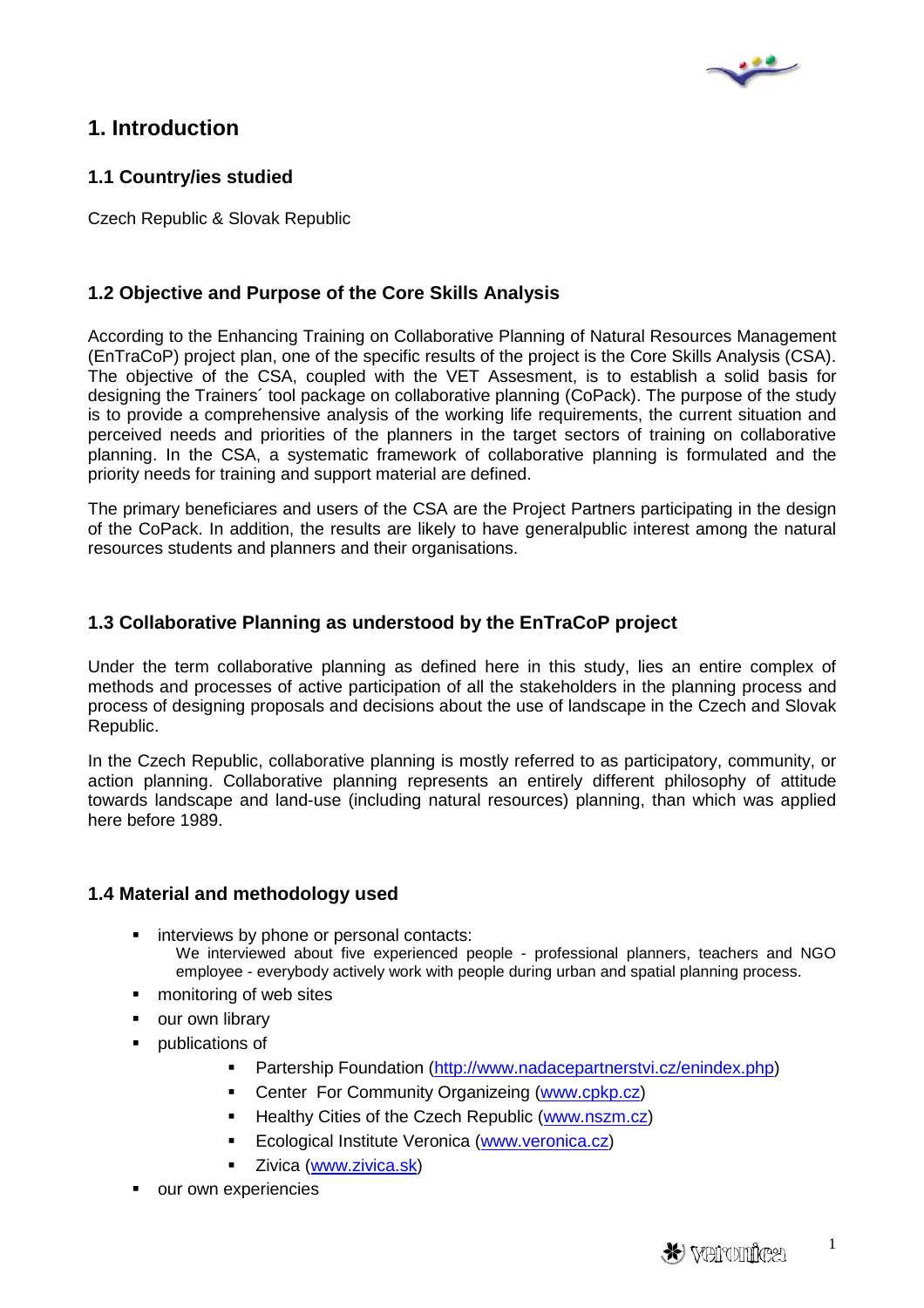

- experiencies of civic assosiations (we cooperating)
- analyzes made by anothers project (donor CBC Phare Public participation on assements of projects with crossborder envirnmental impact; donor NROS/EU Funds – programm Transition Facility – The Way you Shout at The Brno-city, The Way The Sound Comes Back)
- annual reports of NGOs
- questionnaires recommended by Oulu Polytechnic:

We sent about 45 questionnaires, but only 14 organisations answered us. Kind of organisations which replied us:

- 4 professional planners (private companies urban or landscape planning)
- 1 czech chamber of architects
- 9 NGOs

Possible explanation for low rate of questionnaires return:

- professional planners aren´t interested in collaborative planning methods (it is something new for them and they are too busy to fill out "complicated" questionnaire)
- people from NGOs are participation leaders (active users of collaborative methods) in Czech and Slovak republic and they also have much more friendlier attitude to our organisation than private companies
- case studies

# **1.5 Target organisations**

- individual
- **public associations**
- eco-councelling centres
- non-governmental organizations
- professional planners
- **Local authorities**

#### **1.6 Limits of the evaluation**

- a. willingness to compilate the questionnaire (probably too difficult and long)
- b. willingness to want to change barriers
- c. the lack of good practicies of "culture of particiapation"
- d. both of countries prepare new planning process norms because Czech and Slovak republic used common law before 1992, both countries will use the new acts of town and country planning and building regulations from January 2007. But the final versions are known now. By the platforms of NGOś the positions of civic assossiations will be worth because of this changes.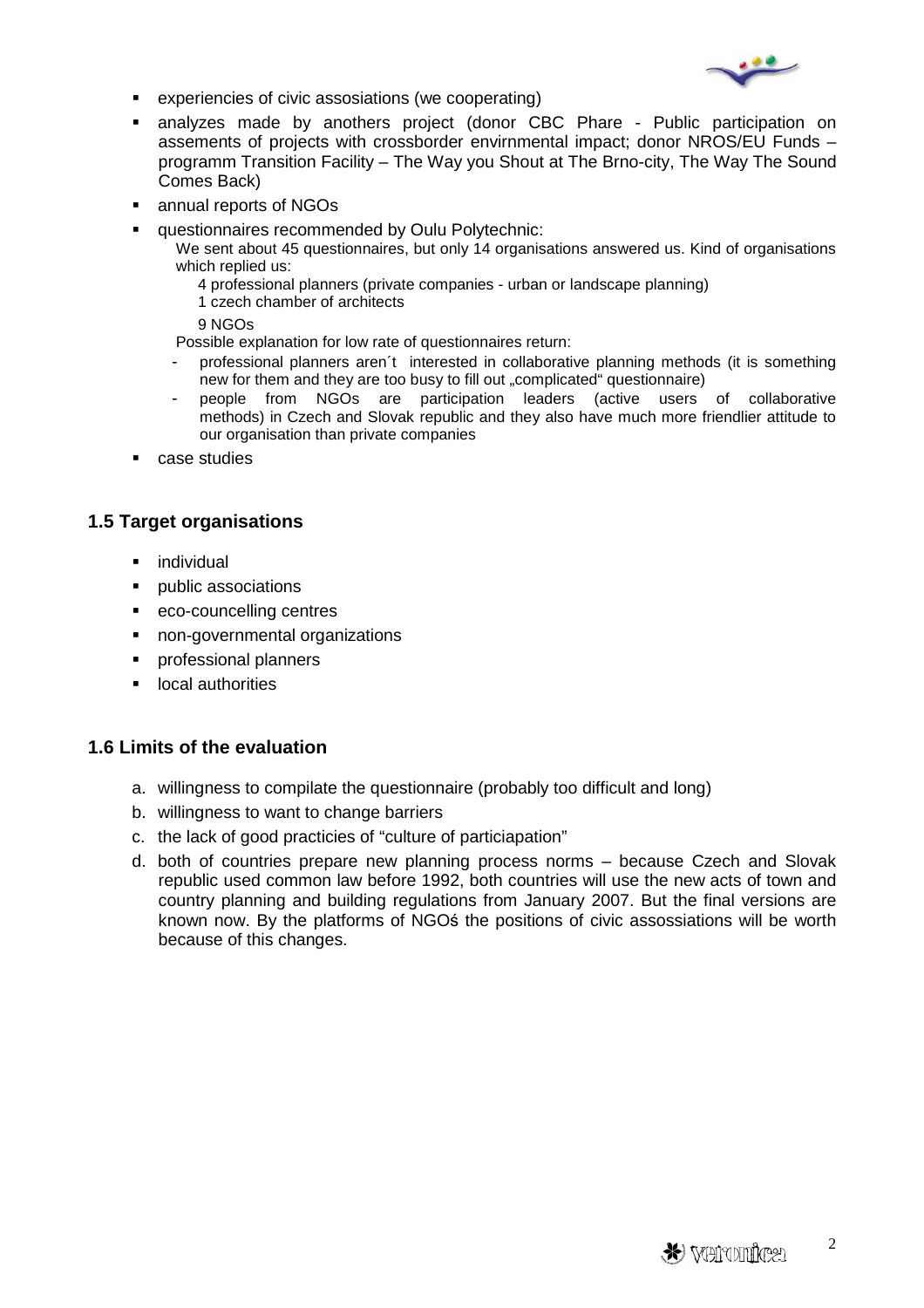

# **2. Introduction to Urban and spatial planning in the Czech Republic**

# **2.1 Zone Planning and Building Code**

The planning authorities as of January 1st 2003 are:

- **nunicipalities**
- **•** regions
- **Ministry for Regional Development**
- **Ministry of Defence**

Municipality, on the basis of a delegated power, procures the local plan, regulatory plans and nonstatutory planning materials. The municipal office with extended authority shall procure upon the request of the other municipality the local plan, regulatory plan and non-statutory planning materials.

#### **Regional office**

- a) performs the role of a superior body to the municipal authority;
- b) procures the regional plans;
- c) procures the non-statutory planning materials that are necessary for its activity.

#### **Ministry for Regional Development**

- a) procures those regional plans the approvals of which have been reserved by the government;
- b) procures the non-statutory planning materials that are necessary for its activity; procures the area technical materials for the entire territory of the Czech Republic that regularly check the land disposition state and aims;
- c) works as a superior planning authority to the capital of Prague and to the administrative regions.

In accordance with the valid Act No. 50/1976 Coll. on town and country planning and building regulations (in the wording of later regulations) the planning objectives and tasks are the following:

- Town & country planning deals systematically and globally with the land use, sets the principles of area arrangement and co-ordinates the construction and other activities influencing the land development as to their time and contents.
- Planning provides the background for sustaining the permanent harmony of all natural, civilisation and cultural values within an area, particularly with respect to the care of environment and the preservation of its elements - soil, water and air.
- Planning in its objectives emphasises the principles of complexity in using the land and changing its use, principles of consistence and continuity, and takes into account all social, economic, and cultural impacts of land development. It also respects the principle of sustainable land development.

Planning includes the following tasks and activities:

- **defines the land use limits:**
- **Figure 1** regulates the functional and spatial dispositions of an area;
- determines the necessary clearance, restoration or reclamation interventions in an area and defines the way of its further use;
- delimitates preserved areas, preserved entities, zones of restricted activities and protective zones, and ensures the protection of all preserved areas, preserved entities, zones of restricted activities and protective zones;

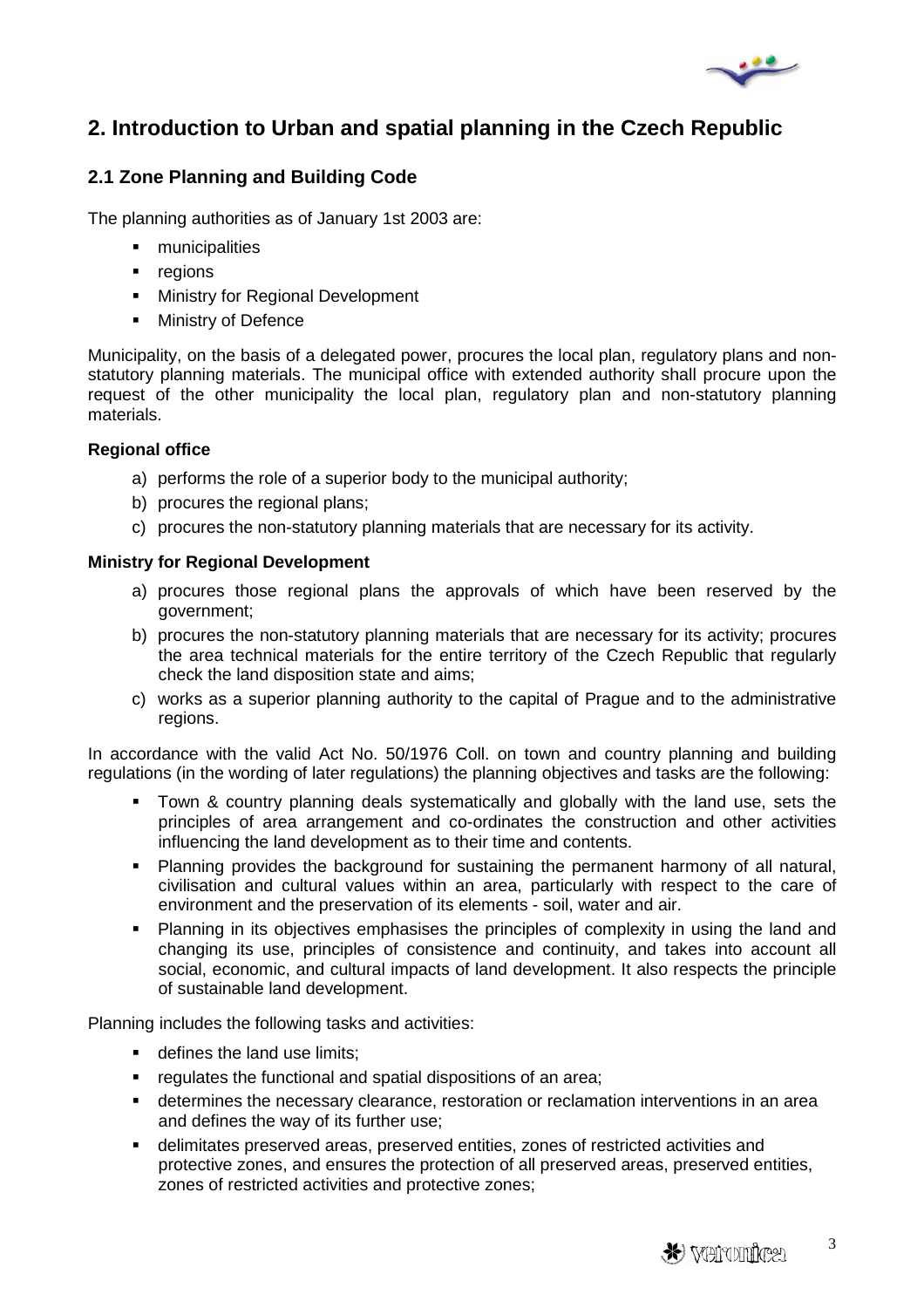

- specifies principles and conditions for time and material co-ordination of locally concentrated construction;
- assesses and evaluates area technical impacts of constructions and other measures in the area being prepared;

# **2.2 Collaborative Planning in the Czech Republic**

## © copyright – Alena Salasova, Mendel University of Agriculture and Forestry in Brno:

The beginnings of land-use planning in the Czech Republic can be found in the Austro-Hungarian Empire in early 20<sup>th</sup> century. Planning was developed as typical regulatory planning with exclusive position of the expert. The public (owners, land managers) did not participate in the planning process. They were only informed and had only little or slightly higher chance to express their opinions on the presented plans. Some planning processes, which were in case of the land reform from the verge of the 19<sup>th</sup> and 20<sup>th</sup> century built on the principle of "optionality" and active participation of public (land owners), usually ended up unsuccessfully.

The planning of land use, in the Czech Republic represented by spatial planning, retained its expert character even after World War 2. After 1948 (beginning of the Communist era in the Czech Rep.), spatial planning was developed upon the principle of the so-called centralised democracy: plans were created according to clear political order, and were controlled and approved by the superior political bodies. Principles of democracy were reduced down to formal approval of local and spatial plans by local authorities (called "national committees"). All comments from outside the official bodies or active participation of public in the planning processes were openly undesirable. Special role was played by the fact that all the information on the condition of the natural environment including the way of using natural resources were treated as state secrets – they were considered strategic information for the defence of the state, and public had no access to them.

In the 1980's, planning is gradually influenced by more environment-friendly ways of utilising the natural resources. But this is not the result of public pressure or the demand of state administration bodies, rather a clear result of the pressure of the so-called "expert public", that is the interested group of experts (ecologists and environmentalists) working in planning teams involved in spatial planning, forest management planning, or land consolidation schemes. Neither these forms of planning, which clearly bear signs of environmental planning, could be addressed as collaborative.

In November 1989, the political situation changed substantially, which also affected planning processes. The changes of legislation, especially the Act on spatial planning and building code, Act on land consolidation schemes, Act on communities, Environmental Act, as well as e.g. the EIA Act, establish a greater scope of public input in the planning processes. Despite these major changes of planning processes, which are still under way and being refined in the Czech Republic, planning of natural resources use can still be labelled as expert work. This character of the planning is certainly highlighted by the existence of mandatory local limits on the use of natural resources, which are the content of special legal documents (Act on nature and landscape protection, Land Act, Water Act, Forest Act, etc.).

Development plans are carried out by professional planners and representatives of local authorities, partially also by the so-called "involved state administration bodies". The public, represented mainly by voted representatives, enters the planning process:

- during the development of the requirement on planning documentation,
- during public discussion about the documentation,
- during the process of its definitive approval.

For planning in the Czech Republic it is therefore typical and also traditional to a great extent, that the public and state administration bodies do not actively participate on the elaboration of the documentation proposal itself. They only express their opinions and statements to it.

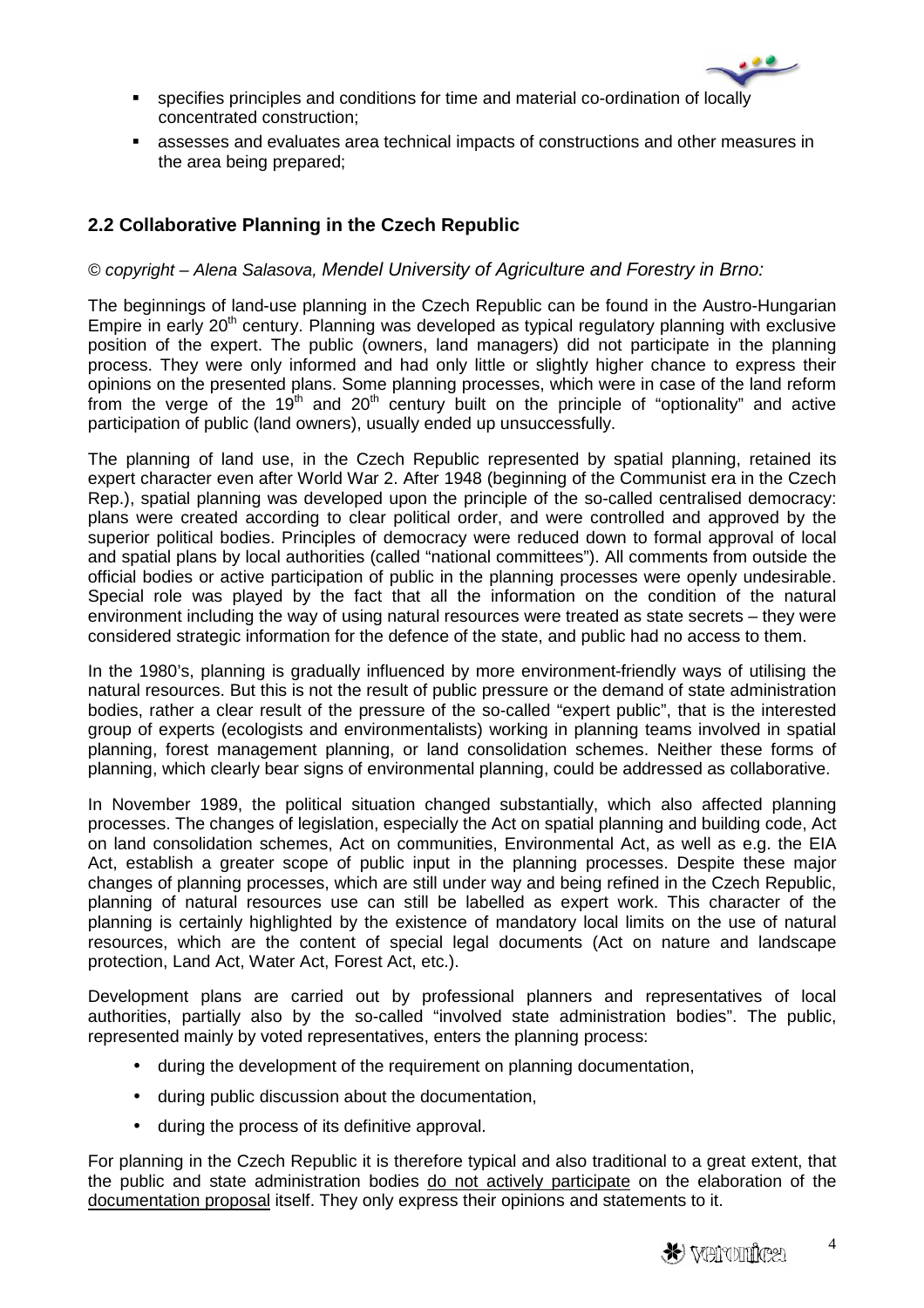

Despite the above mentioned statement it can not be said that collaborative planning is not applied in the Czech and Slovak Republic at all. It is true that the share of public participation in planning processes and the increase of their responsibility for the development of the landscape is constantly reinforced during the amendments of the appropriate legislation. The public interest required by law (mainly of owners) is most markedly expressed during the preparation of documentation for land consolidation schemes. Second important factor in the development of collaborative process is the existence and functioning of non-governmental organisations.

Thanks to the effort of the NGO's, which focus on the protection of environment, and partly also thanks to some landscape development schemes supported by the Czech Government<sup>1</sup>, the process of spatial development gradually includes also the active participation of public (civic associations, interest groups). The principal problem of developing participatory planning is a great passivity of the public, and the necessity to raise their interest in active participation in making decisions on public issues. At present, Czech Republic is therefore dominated by the effort to explain the importance and contribution of participatory planning than to precise techniques related to it (these are more of a "by-product" of the pilot cases where participatory planning is used in practice). Active approach in establishing collaborative planning in the Czech Republic nowadays rests substantially upon the shoulders of the NGO's, and a selected group of "enlightened" town and village mayors, and is driven by the enthusiasm by the individual persons. By supporting the NGO's, the Ministry of Regional Development<sup>2</sup> and Ministry of Environment indirectly enter the support of collaborative planning as well.

Features of participatory planning are most markedly (thanks to legislation) applied in the field of land consolidation schemes, in the EIA and SEA process, less in spatial planning, and with minimum effect in case of forest and water management.

Generally, it can be stated that education in collaborative planning is needed by all the participants of the planning process in order to be able to communicate together. These are:

- bodies of local administration (state bodies, local authorities, regional authorities),
- planners (professional "creators" of the plan proposal),
- the public (citizens, NGO's, interest groups).

Public participation is clearly a part of the planning process at the moment when the development proposal induces the need for the EIA and SEA process to be carried out. Most of the foreign laws determining the rules for EIA issue from the presumption that by degradation of the natural environment, the basic human rights are breached (mainly the protection of health and property) in case of those citizens that live in the area in question. This is why the public plays an important role in the entire process, and can determine the content and extent of the assessment, evaluate its objectivity, and also demand compensation and damage reimbursement where applicable.

Environmental Impact Assessment (EIA) and Strategic Environmental Assessment (SEA) – are defined by Czech Act No 100/2001 Coll. On the environmental impact assessment as amended by Act No 93/2004 Coll. The public, including the NGO's and local civic initiatives has the right to participate in the EIA process in its following phases:

- Announcement of proposal / scoping procedure,
- Documentation,
- EIA assessments,
- Public hearing.

In case of the three first mentioned steps, the participation of public is not directly active. This is carried out in the form of comments that are presented within the deadline as stated in the administrative process. In case of public hearing, which is legislatively covered by Regulation No

Competition Village of the Year, About People with People, or the establishment of the National Network of Healthy Cities and Communities.



 1 Supportive programmes of the Czech Government, e.g. the Programme of Rural Areas Revitalisation or Programme of Landscape Care, strategically built on the activity of local communities.<br><sup>2</sup> Compatition Village of the Year, About Beeple with Be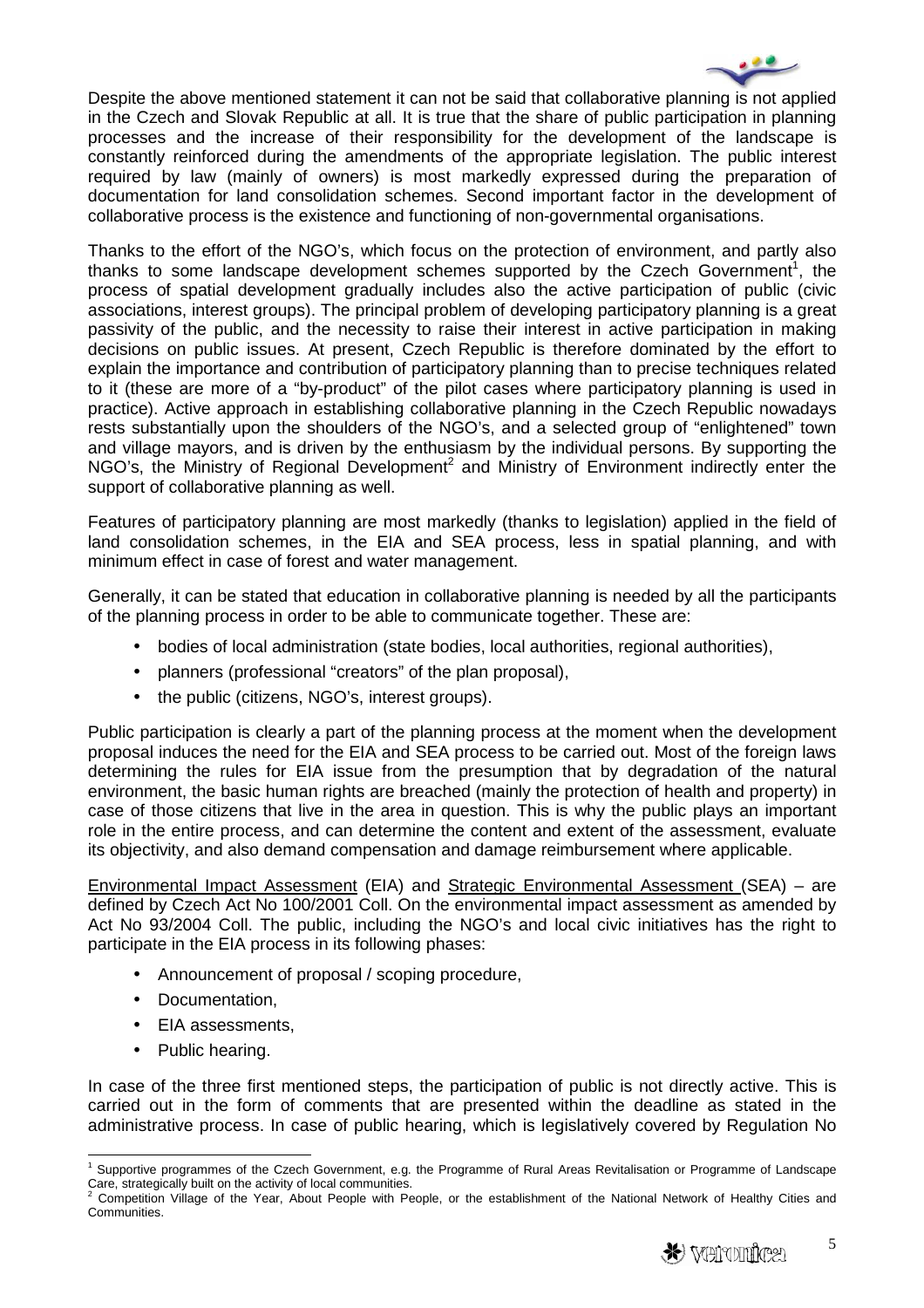

457/2001 Coll. issued by the Ministry of Environment of the Czech Republic On professional eligibility and on the amendment of some other problems related to environmental impact assessment, this is a classical active participation of the public. The participants of the hearing are: the local authority in question, announcer of the proposal, authorised persons for carrying out the documentation and the assessment, administrative bodies in question, representatives of regional authorities, each citizen who expresses his interest, non-governmental organisations and local civic initiatives, press and other media. The public hearing in the Czech Republic is conducted by an authorised neutral person, the so-called mediator. Minutes are recorded during the public hearing, and the authority in question is obliged to send the minutes to the administrative bodies and regional authorities, and make it public on the internet. The opinion of the public is one of the baseline documents for issuing the statement by the appropriate authority.

The Act No 100/2001 Coll. is an important tool of controlling the state and citizens during the preparation of investment proposals and development concepts, where exists a potential risk of environmental and public health damage. This legislation is closely related to the consequential approval procedures, and is not possible to avoid it in case of clearly defined proposal, e.g. ones that include the utilisation of natural resources. Currently, no study course is available in the Czech Republic, which would specialise directly on environmental impact assessment. The EIA process is a part of study plans of the following courses: ecology, environmental sciences, agricultural ecology, landscape engineering, landscape architecture, land consolidation, landscape protection and management.

# **3. Public Participation and Strategic Planning according the State Environmental Policy of Czech Republic (2004-2010)**

# **3.1 Basic Principles of Environmental Protection**

- a) Increasing public consciousness of environmental issues
- b) Management of resources and sustainable consumption
- c) The precautionary principle
- d) The polluter pays
- e) The principle of integration
- f) **Public participation**

There are increasing attempts to apply direct democracy in the area of the environment; this entails **participation of individuals in decision-making processes** (participation in administrative procedures, holding of a referendum) SEA, EIA. Decision-making should be moved as close as possible to those who are directly affected by the intended activity (the principle of subsidiary). However, it is necessary to state that effective decision-making presumes a certain minimum qualification and must be rational. This is also connected with the development of human resources in the area of protection of the environment, which means not only preparation of professionals and administrators, but also broad environmental education and public awareness. This necessitates broad access of the public to information related to the environment and human health. This approach is frequently unacceptably limited with reference to business secrecy, etc.

Only educated and informed citizens and their representatives are capable of making the right decisions. Demagogy, manipulation of public opinion, inexact interpretation of facts, on the one hand, and negative points of view, suspicion and irrationality, on the other hand, are the greatest obstacles to effective environmental protection, which must create the framework for sustainable economic and social development. Consequently, SEP CR also introduces new targets in the areas of environmental education and free access of the public to information, and the use of new instruments, such as registers of pollution sources and hazardous waste production, integrated permits (IPPC), emergency plans, etc.

6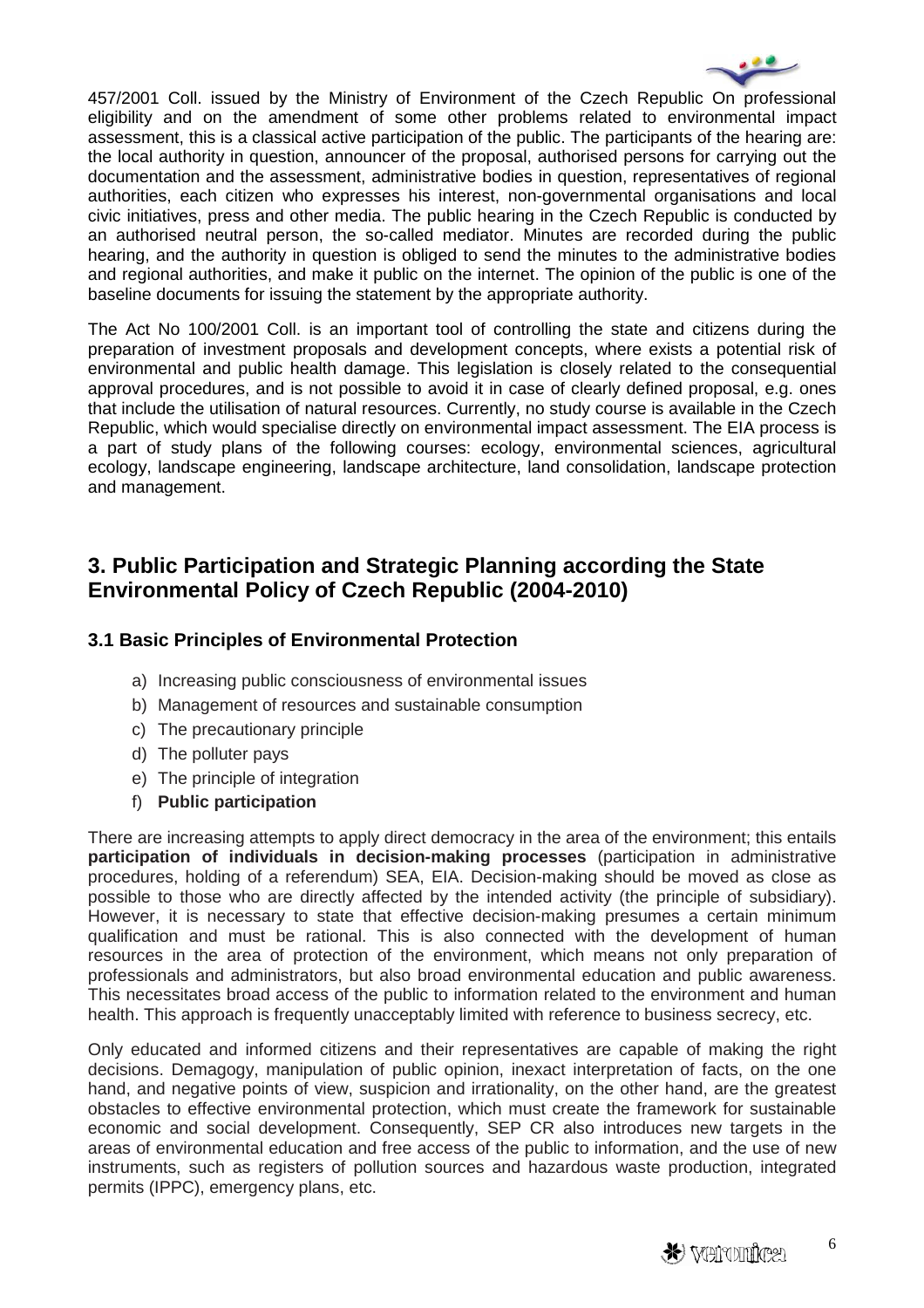

Public participation is an important principle, especially in relation to application of the principle of direct responsibility for protection against the detrimental effects of natural or industrial catastrophes. The public should participate increasingly in financing preventative measures, and this will simultaneously lead to greater public participation in decision-making on allocation of public funds.

## **3.2 Instruments of Public Participation**

Active participation of all key groups and the general public constitutes one of the basic principles of sustainable development.

The main instruments for public participation at a national level consist in legislative measures and also "soft instruments" (without the nature of legislative measures). Soft instruments include particularly the institute of the referendum and local referendum, the institute of the ombudsman, the possibility of making comments on the part of the public in the areas of creation of economic and legislative instruments, subsidy policy, etc.

Environmental law and law in general (administrative law) in its valid form already contain all three instruments, i.e. the procedural triad, on the basis of which the Aarhus Convention is constructed.

The first instrument of this triad is the right to information, which is an essential component of the right to the environment (according to Article 35 (2) of the Charter of Fundamental Rights and Freedoms "Every one has the right to timely and complete information on the state of the environment and natural resources") and is also a necessary precondition for qualified use of the other two instruments of public participation (participation in decision-making and access to justice). The basis of the right to information is contained in the general law on free access to information and the special law on the right to information on the environment.

In particular, public participation in the decision-making of administrative authorities is included in the general regulations of administrative law. The Code of Administrative Procedure (§ 14) assigns the position of a party to those whose rights, interests protected by law or obligations are involved in the procedure, those whose rights, interests protected by law or obligations could be directly affected (or who so states, however, only until it is demonstrated otherwise) and, finally, those for whom the position of participant is recognised by a special legal regulation. The Construction Code and also the Act on Integrated Prevention, Act on Protection of Nature and the Landscape, etc. are such special regulations.

In addition, the legal regulations regulate public participation in the creation of acts of administrative law, which are not issued in the form of an administrative decision, and also in creation of documents prepared by obliged persons under the supervision of the public administration (e.g. safety report pursuant to the Act on Prevention of Major Accidents). These regulations include particularly the Construction Code (land-use planning documents), Act on Environmental Impact Assessment (standpoint), Act on Strategic Environmental Impact Assessment (standpoint), etc.

The third pillar in the procedural triad (access to justice) is provided by the new legislation on administrative justice, contained in the Code of Administrative Justice. In the framework of administrative justice, the courts decide on suits against decisions of the administrative authorities, on protection against inactivity of the administrative authorities and on protection against illegal intervention of an administrative authority (and on suits on competence).

Provision for public participation in the creation of conceptions, plans and decisions is currently inadequate in CR and is based on several provisions of the Construction Code, primarily for EIA, SEA, IPPC, protection of nature and the landscape and both Acts on access to information. The new Construction Code and amendment to the Act on Environmental Impact Assessment will bring these processes into full accordance with the EC Directives and with the Espoo and Aarhus



7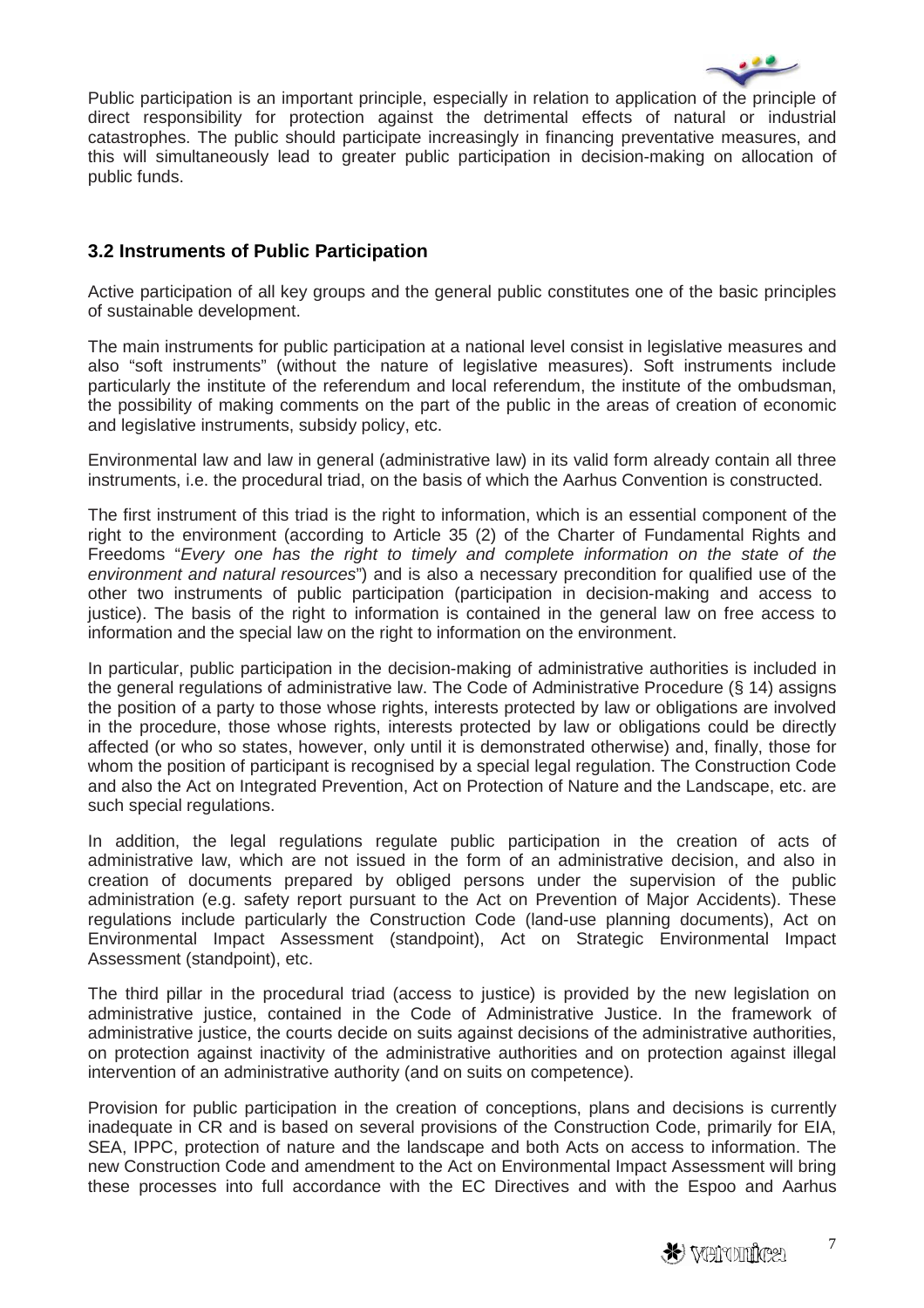

Conventions and it will become possible to not only criticize local, regional and national conceptions, but also to participate in their creation.

At a local and regional level, a top-priority instrument consists in public participation in LA21 (see Instruments of Strategic Planning ).

#### **Measures:**

- Ratify and implement the Aarhus Convention (including the EC Directive implementing it) and Agenda 21.
- Increase the role of nongovernmental organisations, partners for sustainable development.
- Provide technical, organisational and economic conditions for access of the public to information on the environment (public information centres, sectoral information system, publishing yearbooks, reports on the environment, publications, workshops, internet) and their active utilisation in participation in conceptual activities and decision-making of bodies of the public administration.
- Provide for participation of municipalities and the public in decision-making on the use of mineral resources in their territories.
- Increase active public participation in care for the environment (separate waste collection, planting of vegetation, use of local heating units with cleaner and more economical technologies, etc.).

•

## **3.3 Instruments for Public Participation**

a) Right to information

- Act No. 106/1999 Coll., on free access to information, as amended;
- Act No. 123/1998 Coll., on free access to information on the environment, as amended.

b) Participation in decision-making of administrative authorities

- Act No. 71/1967 Coll., on administrative proceedings (the Code of Administrative Procedure), as amended (esp. § 14);
- Act No. 50/1976 Coll., on town and counry planning and building regulation (the Construction Code), as amended (esp. § 21, § 34);
- Act No. 244/1992 Coll., on environmental impact assessment of development conceptions and programs, as amended (§ 14);
- Communication No. 91/2001 Coll., I.T., on adoption of the Convention on Environmental Impact Assessment in a Transboundary Context (ESPOO);
- Act No. 100/2001 Coll., on environmental impact assessment and amending some related laws (Act on Environmental Impact Assessment);
- Act No. 76/2002 Coll., on integrated pollution prevention and control, the integrated pollution register and amending some laws (Act on Integrated Prevention) (esp. § 7);
- Act No. 114/1992 Coll., on the protection of nature and the landscape, as amended (esp. § 70);
- Act No. 254/2001 Coll., on waters and amending some laws (the Water Act), as amended (e.g. Chapter IV, Chapter IX);
- Act No. 86/2002 Coll., on protection of the air and amending some other laws (Act on Protection of the Air) (e.g. § 36);
- Act No. 353/1999 Coll., on prevention of major accidents caused by selected hazardous chemical substances and chemical preparations and on amending Act No. 425/1990 Coll., on the District Authorities, outlining of their competence and on some other related measures, as amended (Act on Prevention of Major Accidents) (Chapter V);

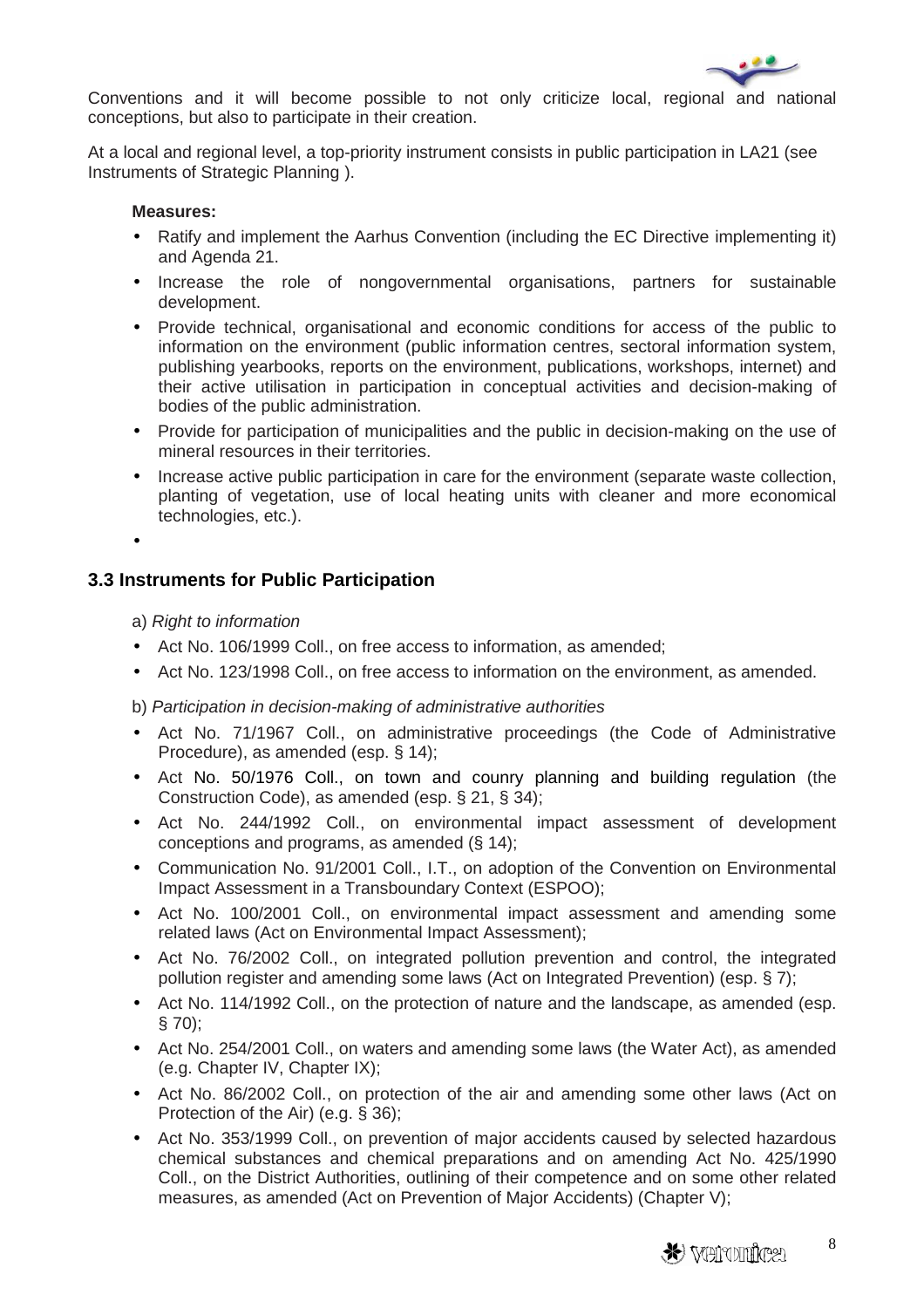

- Act No. 153/2000 Coll., on management of genetically modified organisms and products and on amendment to some related laws (esp. § 12).
- c) Participation in administrative justice
- Act No. 150/1997 Coll., on the Code of Administrative Justice, as amended by Act No. 192/2002 Coll. (esp. § 33 ff.).

## **3.4 Instruments of Strategic Planning**

Strategic and action plans are comprehensive programming documents of municipalities, cities, microregions, regions and the state. They formulate the strategy for the development of an entire community, all the spheres of its functioning and an entire territory, with emphasis on the interconnections and mutual support of the proposed targets. Because of the role that strategic planning plays in the development of the community, it is necessary to ensure that it takes into account the principles of sustainable development and attempts to interconnect economic and social aspects with the area of the environment. The process of strategic planning must simultaneously be completely open and transparent.

Local Agenda 21 is an instrument for implementing the principles of sustainable development at a local and regional level. This is a process that improves the quality of life in all its aspects, through improvement of administration of public matters, strategic planning (management), public participation and use of all the obtained knowledge on sustainable development in the individual areas. It is directed towards responsibility of citizens for their lives and for the lives of other creatures in space and time.

Territorial land-use planning is a very effective instrument in implementing the targets of sustainable development; it has a long tradition and a stabilised legislation and organisational, technical and professional base. The preparation of territorial land-use plans for long periods of time establishes the degree and seriousness of factors affecting the environment, whether this is the re-allocation and use of areas, fragmentation of the landscape by transport structures or generation of demands on transport. Cooperation is required between MoE and the bodies responsible for preparation of land-use plans already

in the phase of accumulation of basic documents and formulation of the terms of reference and conceptions of land-use planning documents, in order to incorporate requirements in the

area of land-use plans into the environment. Thus, land-use plans enable effective protection of nature, the construction of territorial systems of ecological stability and protection of the recreational base of urban residential areas and industrial agglomerations. As land-use plans have the greatest details and predictive ability in connection with the functional use of the territory at the level of the individual municipalities, it is necessary to prepare a chapter on the environmental impacts of measures for the land-use plans of municipalities.

The prepared amendment to Act No. 100/2001 Coll., on environmental impact assessment, which also encompasses assessment of the environmental impact of conceptions, plans and programs, includes a procedure for assessment of any transboundary impacts. CR has already elaborated various specific provisions on transboundary environmental impact assessment in bilateral agreements on cooperation in protection of the environment with Germany, Slovakia and Poland. However, at the present time, new bilateral agreements are being prepared with all the neighbouring countries to deal with the operative procedure in transboundary assessment, as required by Article 8 of the UN ECE Convention on Environmental Impact Assessment in a Transboundary Context.

The new Construction Code under preparation, which should replace Act No. 50/1976 Coll., on town and counry planning and building regulation as amended from 2005, includes stricter requirements on environmental impact assessment in accordance with European legislation.

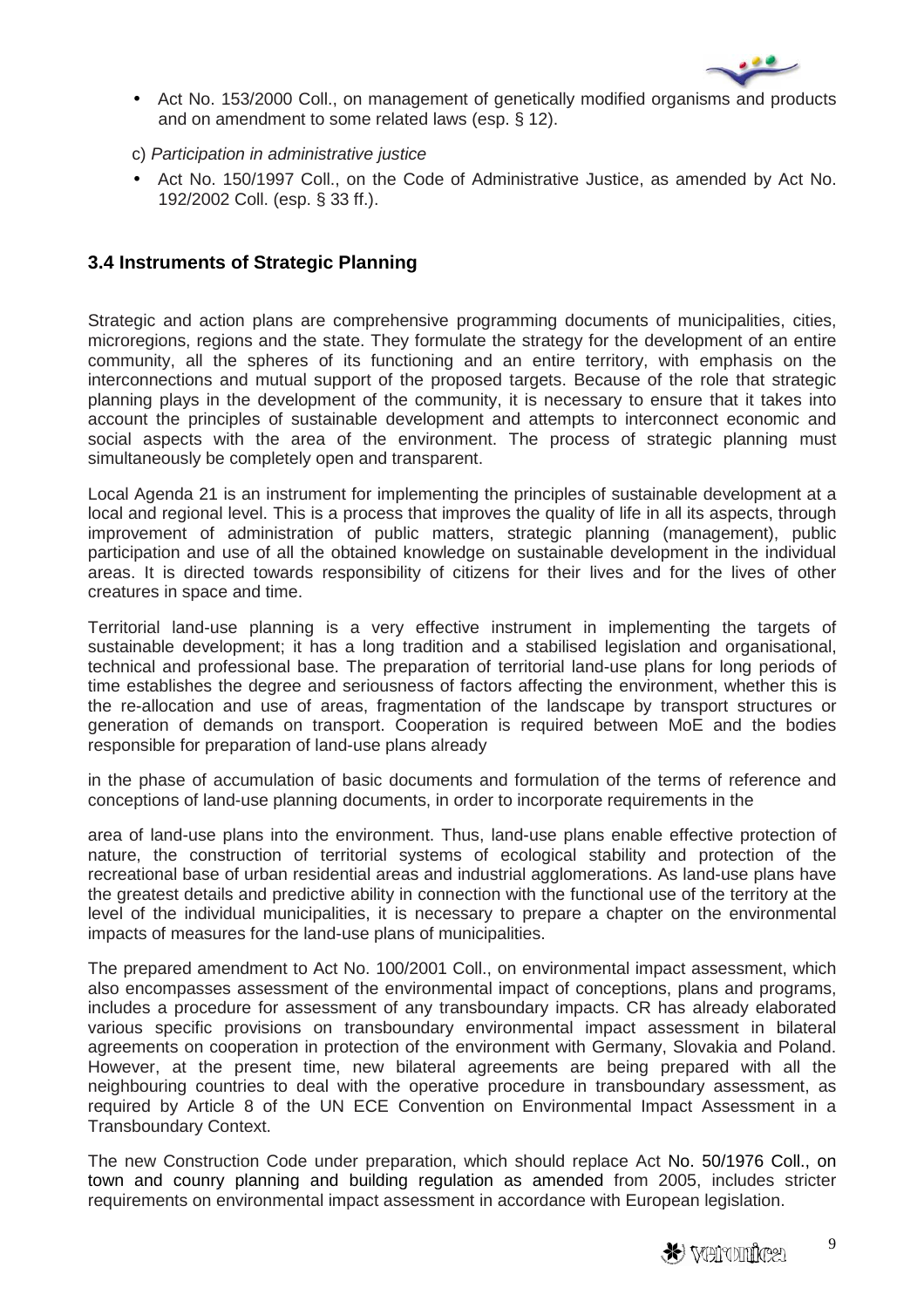

#### **Measures:**

- Ensure support for strategic and action planning across the sectors.
- Interconnect support at all levels of the public administration.
- Attempt to improve the quality of management in the regions on the basis of LA21 (including indicators of SD and other expert methods).
- Create criteria for assessing the quality of the LA21 process.
- Simplify conditions and provide motivation so that good LA21 become a common instrument in functioning of the public administration in CR.
- Include implementation of the LA21 process as a supplementary criterion for evaluation of applications for allocation of subsidies (NGOs from the funds of MoE, municipalities and regions from the funds of MRD).
- Incorporate LA21 into the legislative and methodical framework that will determine the quality of strategic planning in municipalities/cities/microregions/regions.
- Promote and increase information levels on instruments of strategic planning on the basis of specific cases of good practice in LA21 in municipalities, cities, microregions and regions.
- At an international level, increase the prestige of CR on the basis of examples of good practice of LA21 in municipalities, cities, microregions and regions.
- Include environmental impact assessment in the regulations for implementation of the new Construction Act.
- Respect specially protected territories, localities of the Natura 2000 system, wetlands, protective zones of water sources, protected areas of natural accumulation of water and potentially utilisable deposits of industrial minerals.
- Incorporate the territorial systems of ecological stability.
- Maximally utilise abandoned or poorly used areas and structures brownfields for industrial and other human activities.
- Prevent excessive fragmentation of the landscape and promote its ecological stability.
- Preserve or extend the area of territories with good air quality and maintain pollution limit values and emission ceilings.
- Respect locating places of operations, that could be a source of serious accidents, outside of human settlements, specially protected territories and protected areas of natural accumulation of water and designate areas of anthropogenic anomalies of highrisk substances, where they constitute an obstacle (limit) for new functional use of a territory.
- Respect waste management plans at a national level and at the level of the regions and waste generators.
- Respect plans for the main water courses and plans for riverbasin areas.
- Respect protection against noise.
- In proposals for location of large energy sources, verify the greater importance in landuse planning in a number of variants, including a decentralized energy supply system.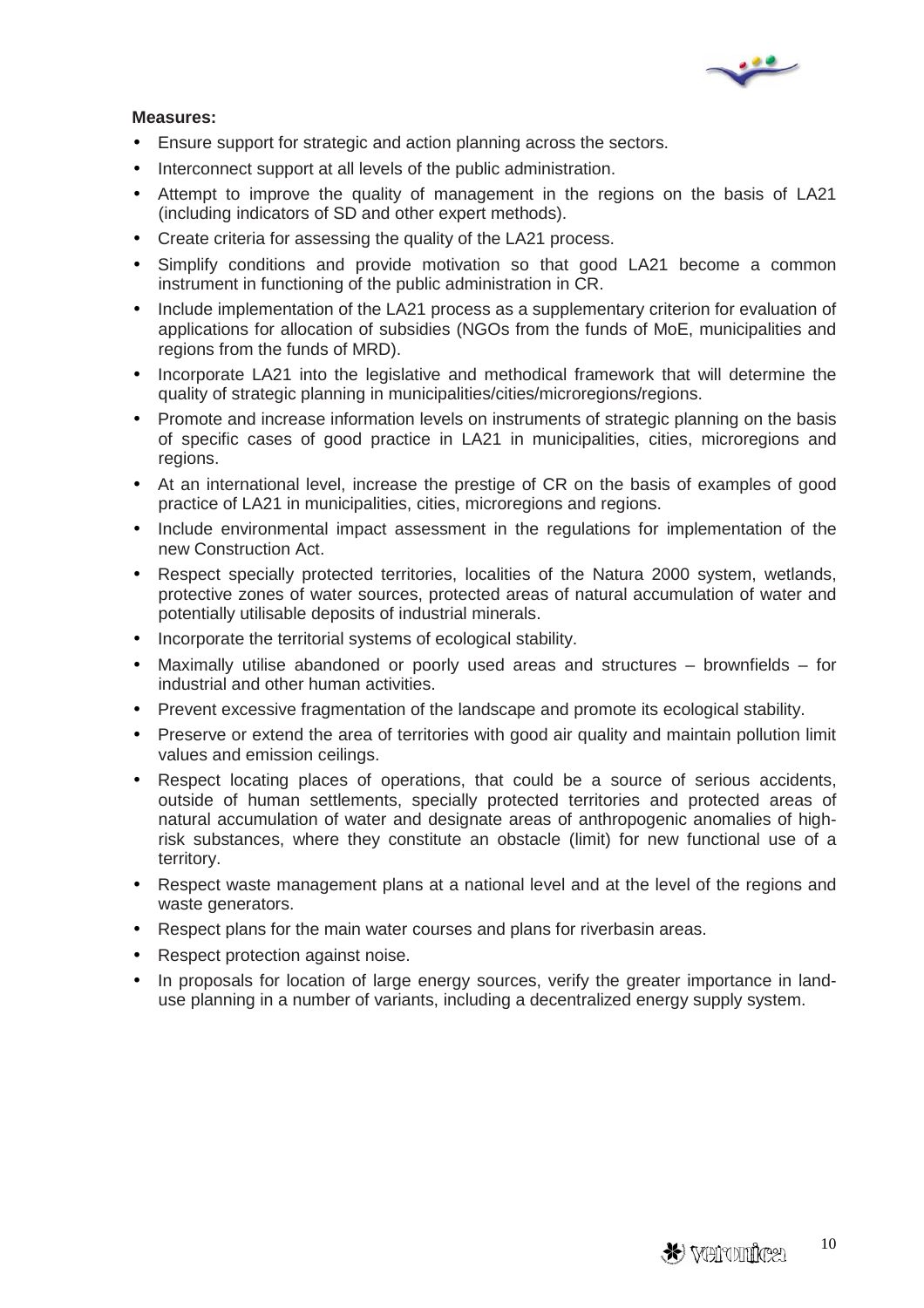

# **4. Brief description of the planning processes and key actors in the focus sectors**

Currently valid act is the Act No. 50/1976 Coll., on town and country planning and building regulations as amended. This act has been amended and modified several times since its creation.Though it has been created in the era of communist regime its conception was relatively modern. Multiple amendments after 1989 did respect new political reality as e.g. protection of private ownership, market economy, autonomous municipalities, autonomous regions, involvement of public, emphasising nature and landscape preservation, environment protection, and preservation of cultural heritage. Amendments also covered the area related to respect for handicapped persons.

According this Act the key actors of the planning process are: **municipalities, land-owners, investors, public associations, touched authorities**.

The next related norms and conceptions are:

## **4.1 Related norms in the Czech Republic**

- Regulation No. 132/1998 on the detailed provision of the law no. 50/1976
- Regulation No. 135/2001 of Ministry of Regional development on land planning basis and land planning documentation
- Regulation No. 191/2002 of Ministry of agriculture on technical requests for agricultural buildings
- Regulation No. 369/2001 on Ministry of Regional development on technical requests for handicap people
- Regulation No. 433/2001 of Ministry of agriculture on technical requests for building in forests

The regional municipalities were in 2000 established. Then starting strategies and programs were general and it was neccessary to start implemented EU rules. Most of documents contain the base monitoring of actual situation, mapping and evaluation and suggetions for future steps. At the regional level have all regions their own "Regional development plan", where some factors and monitoring indicators are taken into account. Special document is territorial system of ecological stability established 10 years ago, then it isn´t reflecting Construction code but nature and landscape conservation generally.

## **4.2 Related norms in the Slovak Republic**

- Act No. 236/2000 amending the Act of Slovak National Council No. 138/1992 Coll. on Authorised Architects and Authorised Civil Engineers and the Act No. 455/1991 Coll. on Trades (The Trades Licensing Act) as amended by later regulations
- Act No. 533/2003 amending Act of the National Council of the Slovak Republic No. 138/1992 Coll. on authorised architects and authorised civil engineers as amended by later regulations
- State Regional Policy, adopted by Decree of Slovak Government No. 802/1997
- Slovak Spatial Development Perspective 2001, adopted by Decision of Slovak Government No. 528/2002
- Act No. 237/2000 Coll. of the National Council of the Slovak Republic modifying and amending Act No. 50/1976 Coll., on town and country planning and building regulations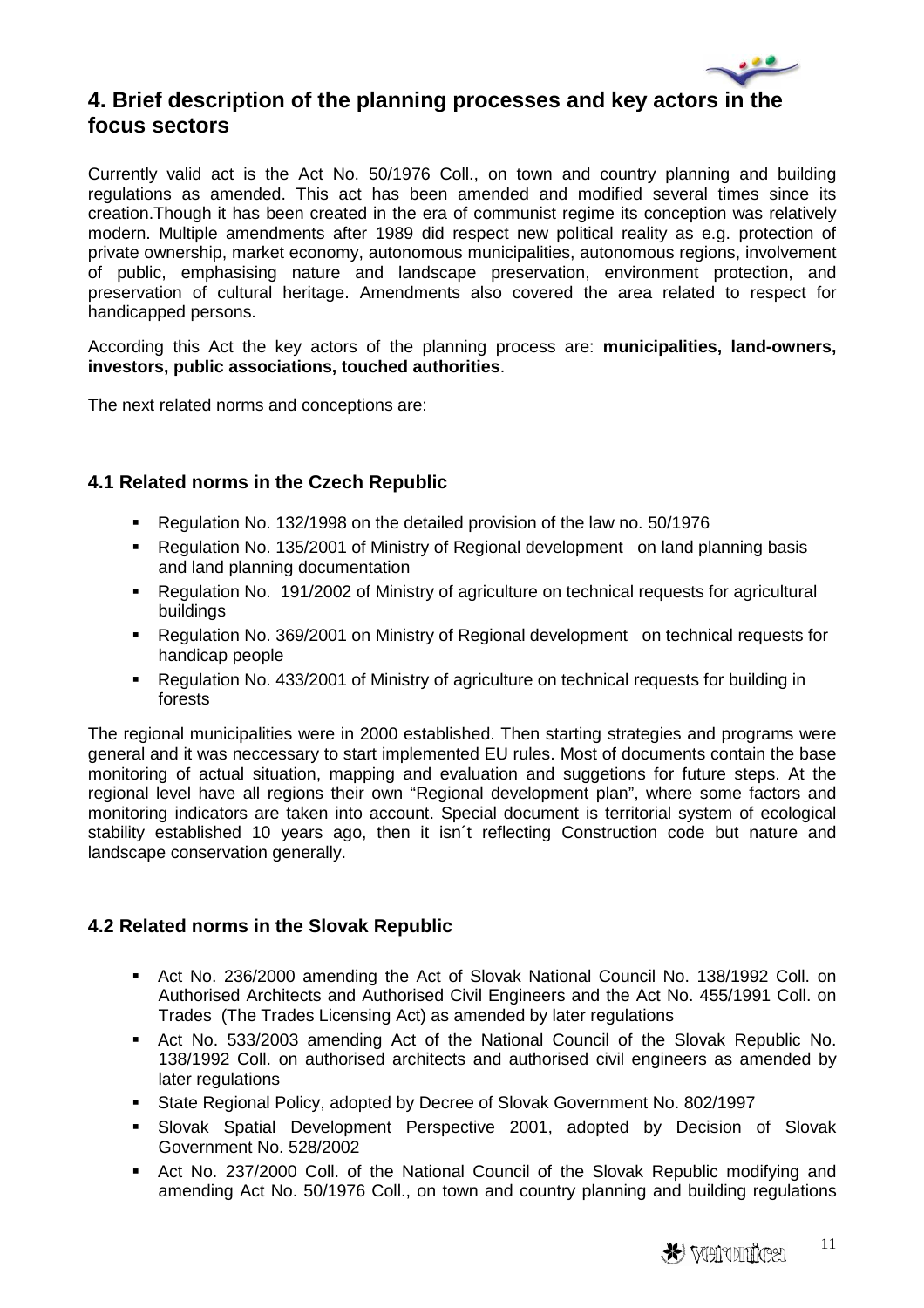

(amendment No. 479/2005). as amended, and on the Modification and Amendment of Some Acts. This Act deals with land use planning and land development. According to this Act every land use scheme and every development must proceed in ways permitted by Land Use Law and the Building Code. Apart from above legislation, protection of several components of the environment (such as water, air, soil, forests ) and economic activities (forestry, hunting, fishing) are subject to special legislation and are reflected in the spatial/land use plan.

 The Regulation of the Ministry of Environment No. 55/2001 on landscape planning survey and documentation" defines principles used in preparation of landscape planning documentation and specify contents of individual hierarchical types of documents. Four hierarchical levels are distinguished: Concept of the spatial development of Slovakia; The landscape plan of region; The landscape plan of municipality (cadastre); The landscape plan of zone.

Spatial planning/land use planning in the Slovak Republic is a relatively complex set of instruments and methods at the national, regional and local levels, with the emphasis on applying the decisionmaking power by the self-government and executive authorities at these levels. The system character of the instruments has not yet been sufficiently reflected in the planning practice, due to the uncompleted state of the self-governing institutions at the regional level of decision-making. Therefore the informal instruments come to the forefront in the process of decision-making, as they are applicable in the vertical as well as in horizontal integration and in co-ordination of various interests in the territory. It deals with integration of the economic, social and environmental interests that are represented by the sectors (horizontal level) and at the other side by coordination of community interests that are the subjects of planning superintendence of the municipalities between the regional and national levels.Spatial planning/land use planning in the Slovak Republic is of general kind, where the sector policies are included. However, consequently the outputs must be reflected in the spatial plans at different scale and geographical (national, regional, local, zone) levels that is in the form of blueprint allocation of land-use. Therefore, in the context of spatial development, the main focus is on the spatial/land-use plans that are the main instruments for land allocation that should be based on the integration of social, economic and environmental issues in the given space following the outputs of sectoral and some horizontal development policies. That is the instrument that, according to the law, has to implement the spatial plan policy at national, regional and local levels in the Slovak Republic.

Programs, studies and conceptions mentioned above are consistent with law but it is neccessary to replay here that this documents are mostly uneffectual, they play just the role of guiding to final state of development.

It is important repeat again that The Czech and Slovak republic used common law before 1992, both countries will use the new "acts of town and country planning and building regulations" from January 2007. But the final versions are known now. By the platforms of NGOś the positions of civic assossiations will be worth because of these changes.

## **4.3 The Planning Process**

#### **a) The procedure when drawing up the territorial (regulatory) plan**

#### **Preparation**

This phase contains – preparatory work, and processing surveys and analyses.

#### Submission

Submission is the initial step in the process of drawing up the UPD (territorial planning documentation). The basic contents of an UPD are set by annex no. 1 of regulation no. 131/1998, Collection of Laws. The preparation of a quality submission is the responsibility of the submitter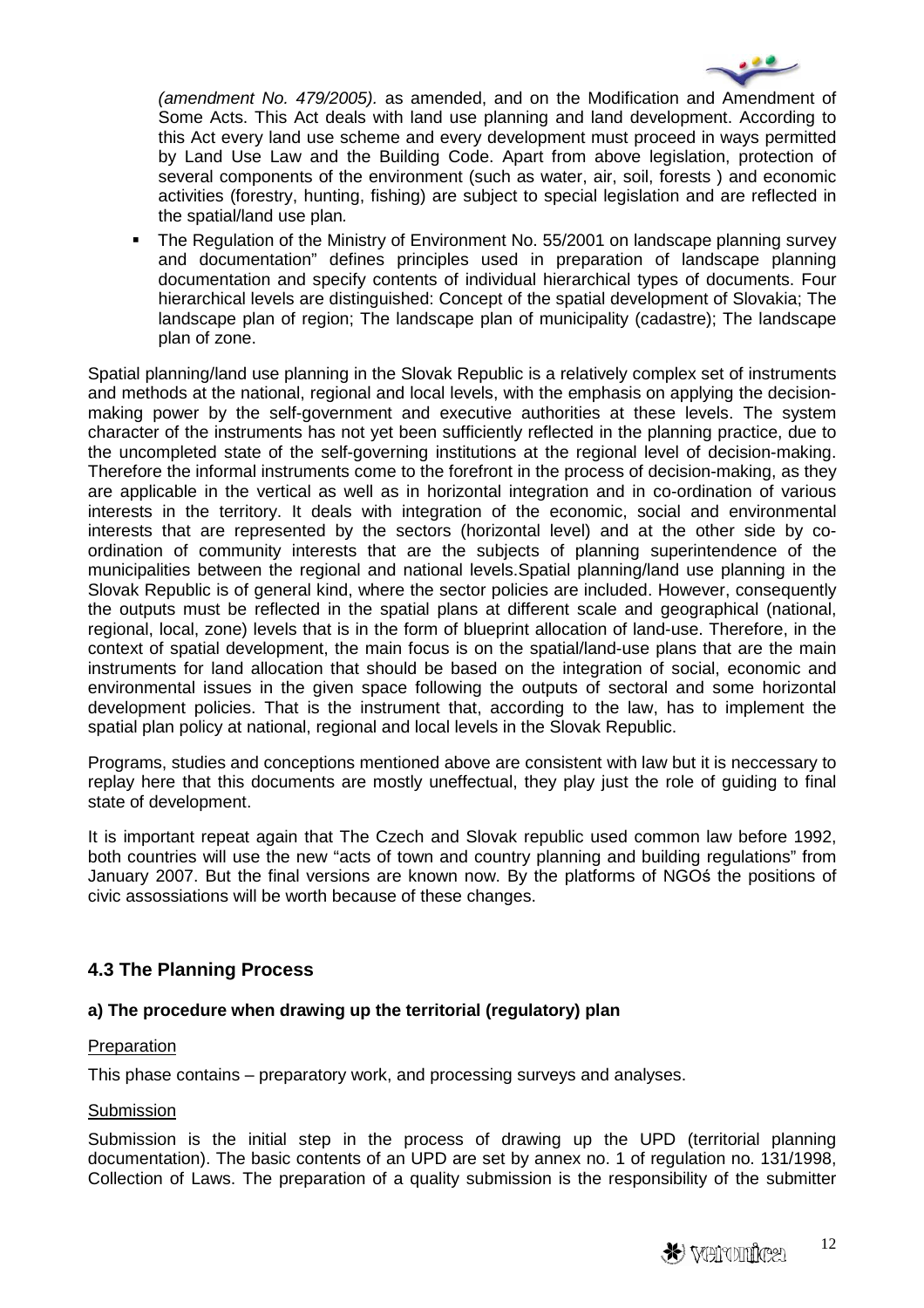

and is a prerequisite for ensuring the resulting UPD. The submission is publicly debated and every citizen can state their opinions.

#### The concept of the solution

The concept of the solution is provided by the submitter on the basis of an approved submission. The concept of the solution resolves the comprehensive development of the territory and to the same extent as the resulting proposal (usually in several variants). The basic contents of the concept are determined by annex no. 2 of regulation no. 131/1998, Collection of Laws. The results of the debating of the concept of the solution are an aggregate standpoint that is worked out by the submitter and approved by the relevant approval body. The aggregate standpoint summarises and evaluates the standpoints, comments and objections of all the participants of the proceedings.

#### The proposal

The proposal modifies the concept of the solution on the basis of the aggregate standpoint. The proposal that was in accordance with the building law is debated and judged and then prepared for final approval.

#### Changes in the UPD

If the conditions under which the UPD was drawn up change, the village is obligated to update the UPD with the changes or possibly create a new UPD.

#### **b) The rights and responsibilities of a citizen when drawing up a territorial plan**

When drawing up territorial plans and regulatory plans of villages the participation of the public is ensured by the building act in several phases of the drawing up process: when debating the submission, when debating the concept of the solution, and when debating the proposal of the territorial planning documentation.

The submitter is obligated via a public announcement to announce the place and date of the debating of the UPD proposal. The concept of the submission must be publicly accessible at the submitter's and possibly at other locations that are stated in the submission. Every citizen has the opportunity to become acquainted with the proposal and can also present his or her views, comments and recommendations in writing, however, no later than within 15 days from the last day the proposal was made public.

The concept of the solution of the territorial plan of the village and the regulatory plan is publicly debated and it must contain a publicly understandable explanation. The date and location of the public debate must be announced by the UPD submitter at least 30 days in advance and citizens must have the opportunity to examine the concept of the solution in this time period. Citizens may make their comments no later than within 30 days after the public debate. The owners of land and buildings and structures whose ownership rights are affected by the prepared territorial plan of the village or the regulatory plan (e.g. proposals concerning publicly beneficial structures) can submit objections no later than within 30 days after the public debate. The submitter of the UPD is obligated to tell them within 30 days of the approval of the aggregate standpoint that their objections were taken into consideration. If the opposite is true then they must be made aware of the reasons why their objections were not taken into consideration.

The proposal of the territorial plan and the regulatory plan must be made public and be publicly accessible for a period of at least 30 days at the submitter's and possible at other prescribed locations. The submitter is obligated to announce this fact to citizens via a public announcement. In this phase the owners of land and buildings and structures have 15 days from the last day the proposal was made public to make their objections or their not agreeing with the refused objections to the concept of the solution. Everyone can state their objections in the same period of time.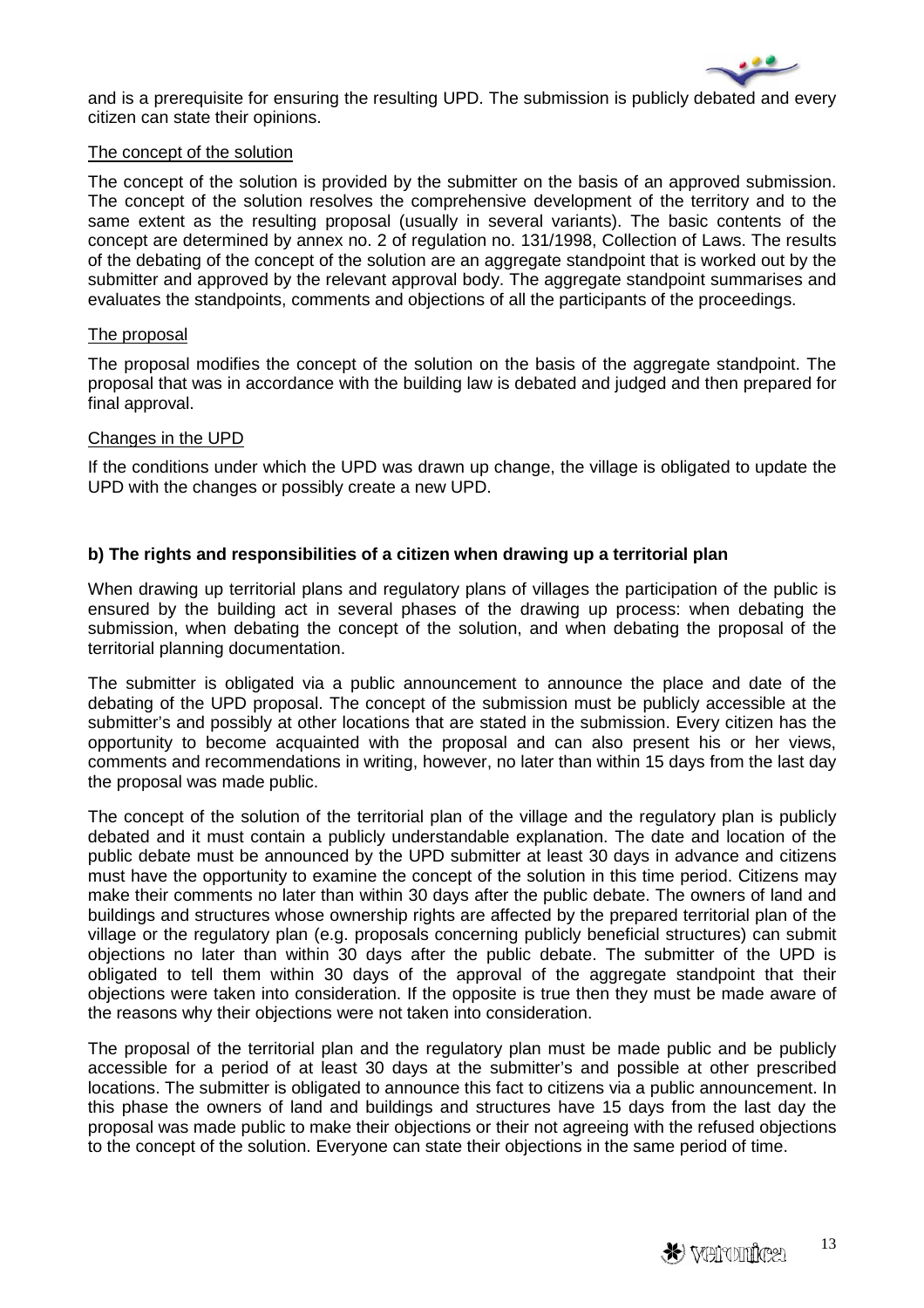

#### **c) The citizen and drawing up an urbanist study**

The procedure for drawing up an urbanist study is not prescribed by the building act. If an urbanist study is utilized as a concept for the territorial plan, it is further debated as the UPD. An urbanist study is primarily utilized by rural villages that would like to participate in the government's "Rural development program" and acquire means from its subsidy titles for the planned event.

## **4.4 What else should a stakeholders know?**

A citizen should know the following:

- Territorial planning is not a matter just for experts.
- It is very important to be concerned about the surroundings one lives in and also in the purpose and significance of the territorial planning documentation. Currently a citizen starts becoming concerned with an UPD usually at the moment when he or she becomes aware of its legal ramifications with regard to his or her interests or they realize that their interests are affected via the realization of someone else's interests.
- The building act does not unambiguously give villages the responsibility of drawing up territorial planning documentation and that is why the village representatives can have the opinion that the existence of an approved UPD in the village is not actually necessary; however, it is necessary to be aware of the fact that without territorial planning documentation it is not possible to coordinate an important new building project nor define publicly beneficial structures. The existence of an UPD is also important for territory that is in danger of being flooded because it is this documentation that states where the territory that may be flooded is (if it was set down by a relevant water management body) and the form of directions concerning anti-flooding protection. Thus problems and disputes over future territory and building proceedings will be avoided.
- He or she has the right to know whether the village has territorial planning documentation and whether or not it was changed.
- He or she has the right to initiate an UPD.
- Via the realization of an UPD it is possible to avoid the unfavourable impacts of certain activities. An UPD protects the material cultural values of the territory and helps maintain the "genia loci" of the village. It is a guarantee of the purposeful organization of the territory.
- The areas that are demarcated in the UPD as areas that can be built upon are an important stimulator for possible investors wishing to invest into village buildings.
- The existence of an approved UPD (or at least urbanist study) is also a condition for being approved for certain government grants and EU programs (e.g. rural development program, the PHARE program, etc.).
- The submitter is responsible for preparing for the lay public an understandable explanation of the proposed solution and also that the building act leaves enough time for the public to verify the proposed solution.
- The citizen has the right (primarily via business chambers, real estate owners associations and other public associations) to enter into the process of drawing up an UPD already during formulating stage and all subsequent phases. It is a mistake to assume that drawing up an UPD without the participation of the public will be faster and that possibly money will be saved on promotion and other necessary activities when drawing up an UPD. On the contrary, the results of this approach can be long ongoing disputes when approving the UPD and the delay of the realization of development objectives.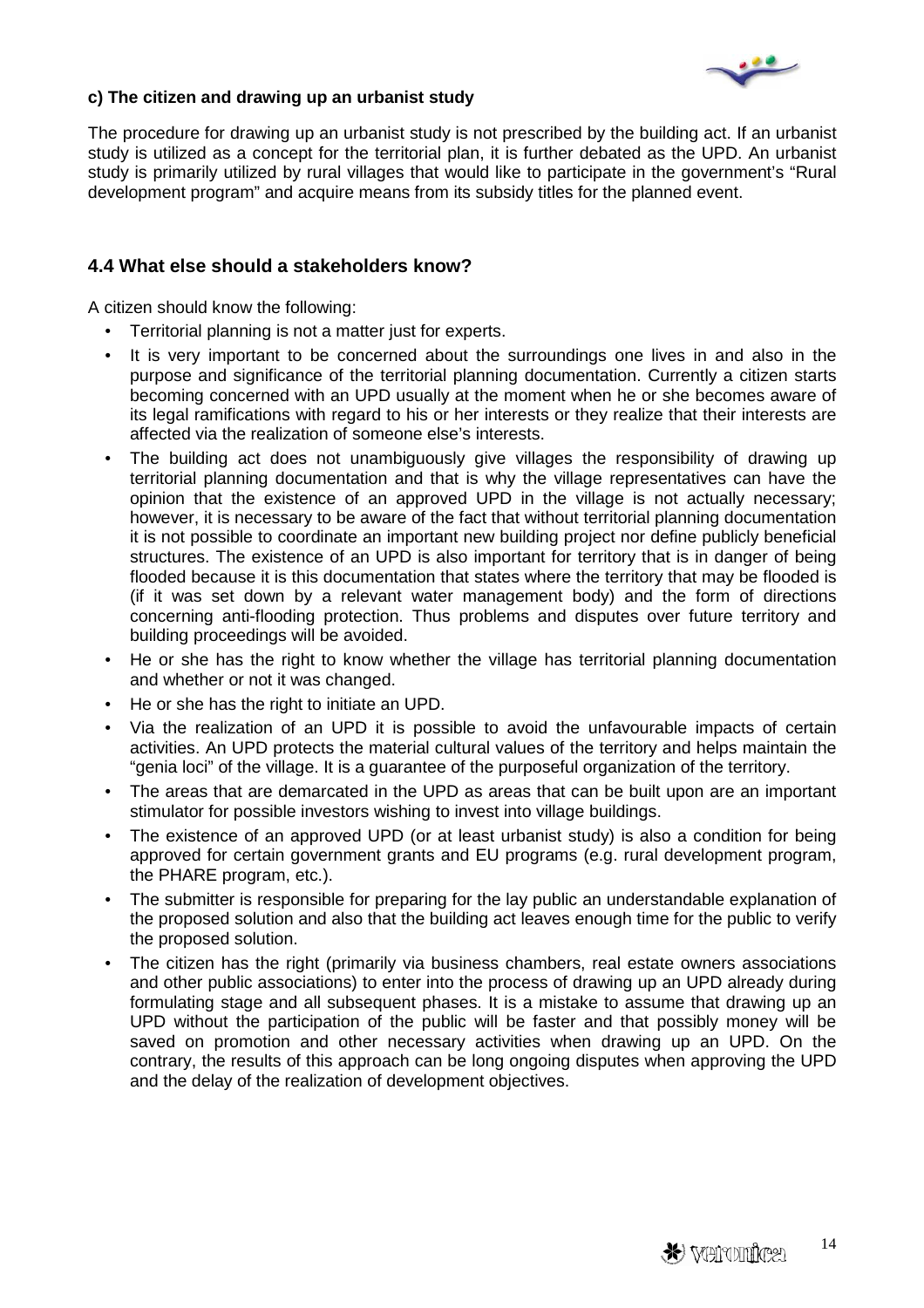

# **5. Factors influencing the need for collaborative planning**

# **5.1 Legislation**

The main impulse for the development of collaborative planning in the Czech and Slovak Republic is:

a. **legislation** – determines the obligations, form, and extent of co-operation

b. **pressure of the non-governmental organizations** specialising in the protection of natural resources, which are closely co-operating with foreign partners (EU, USA).

All changes of landscape utilisation in the Czech and Slovak Republic are carried out mainly through: **spatial planning including EIA and SEA; land consolidation schemes; forest management schemes; drawing the territorial (regulatory) plan**.

All the planning processes in their legislation determine the need of co-operation between the planner and the representatives of institutions of local administration and public. The extent and required form of cooperation differ in the individual laws. **The most important laws that determine the need of participation in landscape utilisation are**:

- Act No. 50/1976 Coll., on town and country planning and building regulations (as amended)
- Act No 100/2001, Coll., on environmental impact assessment (EIA), as amended by Act No 93/2004 Coll.
- Act No 139/2002 Coll., on land consolidation schemes and land authorities
- Act No 289/1995 Coll., on forests and the change of some previous laws (Forest Act)
- Regulation MoA No 83/1996 Coll. On the processing of local forest development plans and determination of management complexes, and Regulation MoA No 84/1996 Coll. On forest management planning (both from March 18, 1996).
- The obligation to discuss the regime of protection of landscape with the public issues also from the amendment of Act No 114/1992 Coll., On nature and landscape protection that defines the determination of sites NATURA 2000.

# **5.2 The Czech Republic Strategy for Sustainable Development**

The IEP was commissioned by The Office of the Czech Republic Government to draw up a sustainable development strategy proposal for the Czech Republic with a requirement for direct public involvement. Members of the public, the central authorities of the state administration and regional and local governments presented their comments on the proposal during public meetings and regional roundtable discussions.

This strategy provides a framework for the political decision-making process within the context of international commitments; its thorough implementation is leading towards sustainable development for the Czech Republic. The strategy pursues a balance of social, economic and environmental concerns, which is a condition for the future quality of life in the Czech Republic. The Sustainable Development Strategy for the Czech Republic was approved under Government Resolution No. 1242 on 8 December 2004.

## **5.3 National Plan of Regional Development of the Slovak Republic**

A fundamental conceptual solution for meeting the conditions of integrated approach to planning and management of land resources will be brought by implementation of the **National Plan of Regional Development of the Slovak Republic**, particularly in relation to effective land resource

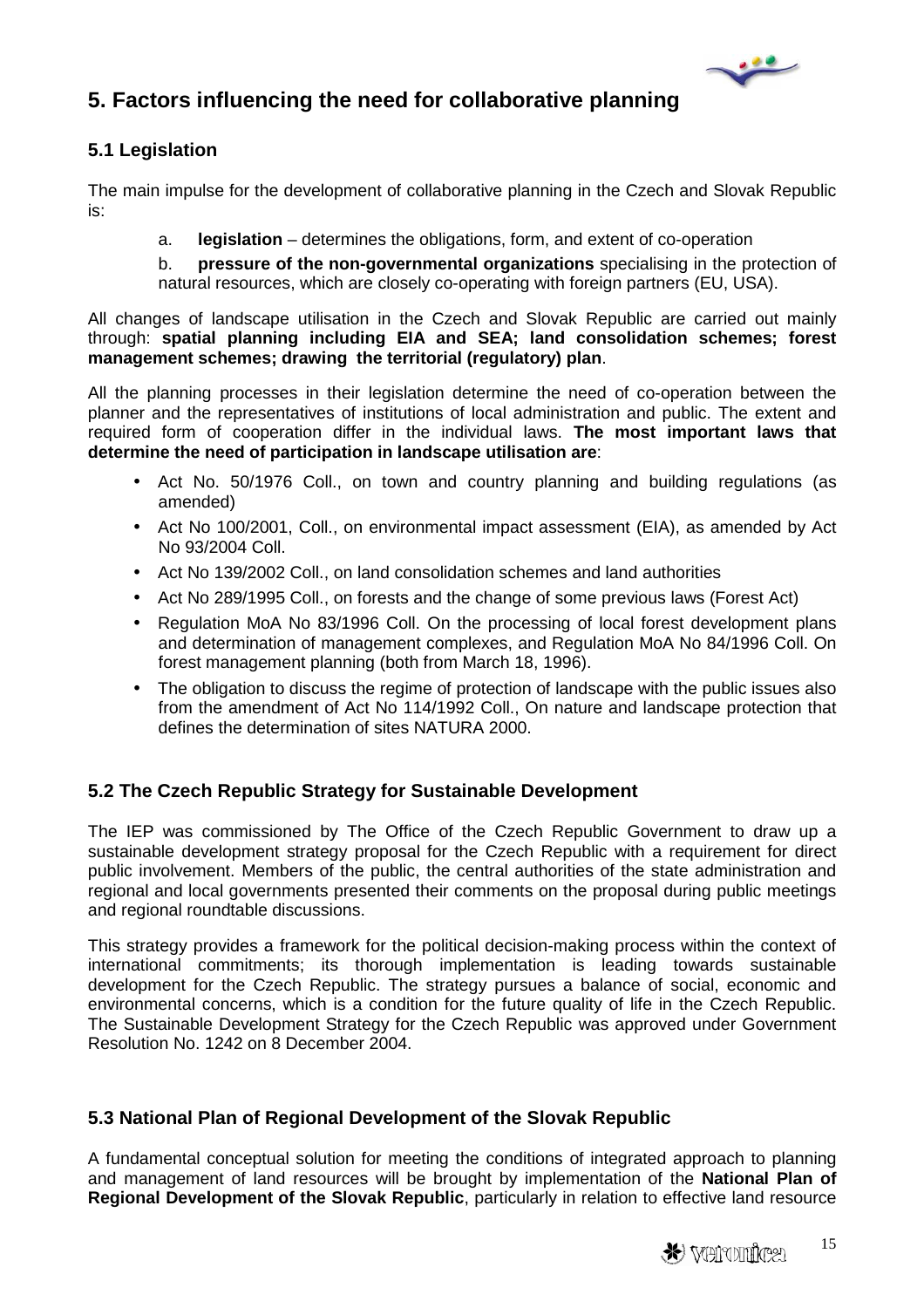

management and in relation to demographic development in Slovakia. It is the basic development document for the implementation of the structural and regional policies of the Slovak Republic for the period 2004-2006, prepared by The Ministry of Construction and Regional Development. NDP identifies balanced regional development as one of its specific objectives, addresses disparities in the levels of development for individual regions and support their long-term sustainable agricultural and social growth.

# **5.4 Conception of Spatial Development of Slovakia 2001**

In 2003, the competence in the field of the building order and spatial planning besides the ecologic aspects was transferred to the Ministry of construction and regional development of the SR. The most important tool in the field of spatial planning activity is being considered the **Conception of spatial development of Slovakia 2001 (CSDS 2001)**, which was approved by the SR Government.

The concept of the spatial development of Slovakia is based on the Regulation of the Slovak government No. 528/2002. CSDS 2001 solves the questions of the spatial arrangement and functional usage of the SR territory in relation to the international relations, as well as from the view of SR national interests in guiding the development of the particular SR regions. It determines the arrangement and hierarchy of the settlement structure and junctions of economic and settlement agglomerations, it determines the development of the main urbanization axes in the SR area, it determines the main guiding principles for the creating of the equivalent living conditions in whole area of the SR, for improvement of the environment, providing the ecological stability, preserving the cultural and historical heritage and for sustainable development.

Conception of the connections to the European settlement network comes out not only of respecting and acceptation of the contemporary European conceptions of national network development, of the neighbouring countries conceptions, but also from the our own visions of joining and using the settlement structure of Slovakia into central European spatial frame.

CSDS 2001 as spatial planning documentation is binding for all planning system of the SR and must be projected into the spatial plans of regions, into the system of systematic and material measures, as the proposals of the particular actions, legislative regulations, development programs and proposals for the public investments from the view of the central state organs.

Regarding the international obligations of the SR in the field of spatial planning, there is developing the cooperation in the frame of European Union DG Regional policies – in Work group for the spatial and urban development and in the Group for the urban development and DG Environment – Municipal environment. In the frame of European Council the activity is in the frame of European Conference of the ministers responsible for spatial/regional planning – CEMAT. Active is also the participation in the frame of the UN ECC Committee for the human settlement. As a chairman country we provide the cooperation in the Work group for spatial planning of the Working community of the Danubian countries ARGE Donauländer. There is also developing the cooperation in the field of spatial development of the border territories. According to signed agreements there is provided some elaboration of the projects with Poland, Hungary, Czech Republic, and Ukraine.

#### **5.5 Public Participation by Law**

**There is no uniform regulation of public participation in proceedings that have an impact on the environment, which allows for various interpretations as to which law should be used for the proceedings and for preventing participation of the general public.** (e.g., the Forest Act does not allow public participation. Forest management authorities use this fact in practice and hold their proceedings without public participation pursuant to the Forest Act, even in cases, where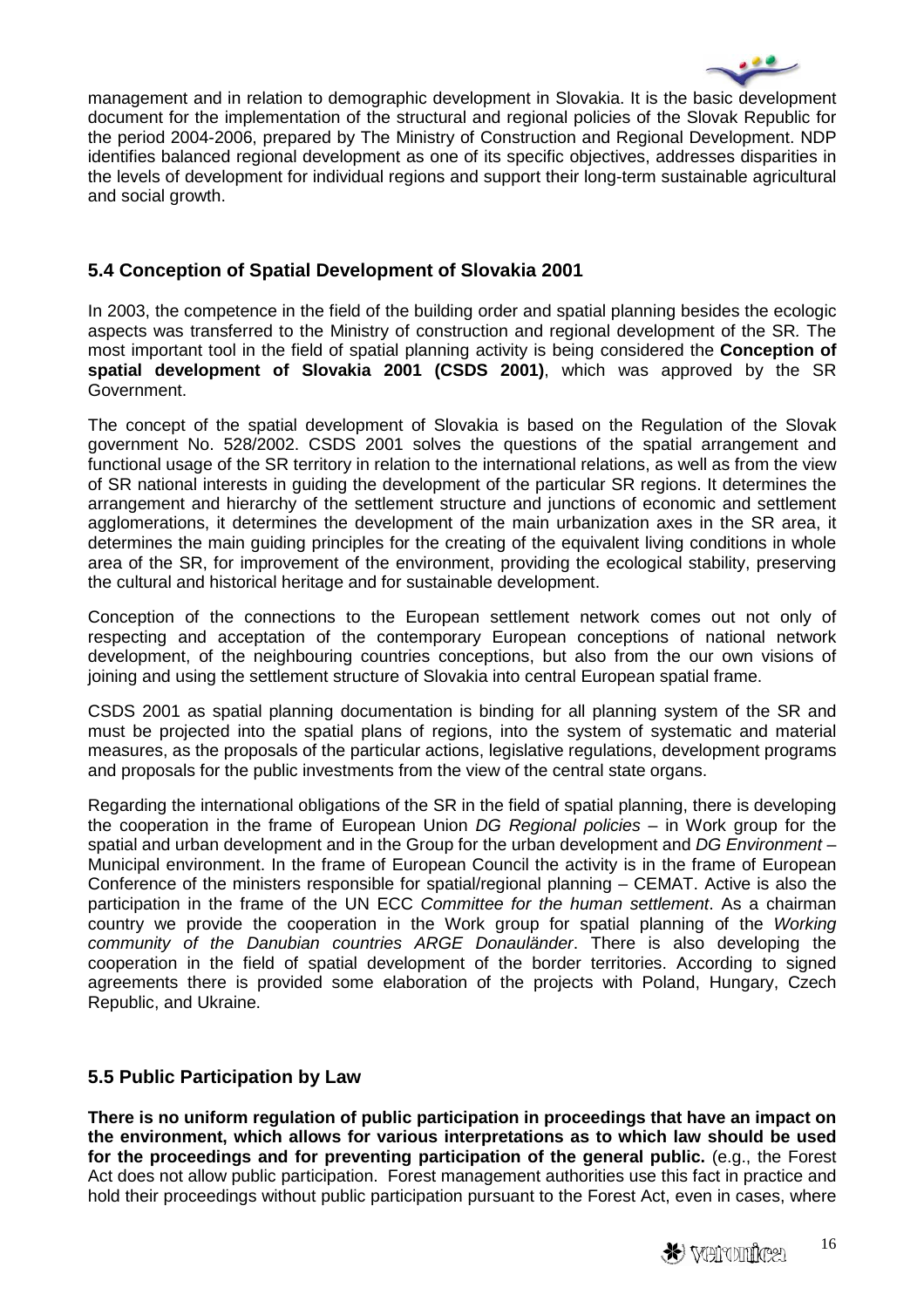

dozens of non-forest trees (outside forest) are to be felled and where the Act on Protection of Nature and the Landscape should be employed.)

Pursuant to the Czech laws, a distinction must be made between consultative and "full" participation in decision-making on specific activities, where only "full" participation encompasses the right to contest the decision before the courts.

Consultative participation involves any natural or legal persons without any limitation. In its framework, the general public may submit their comments. Consultative participation takes place:

- within preparation of land-use plans (Sections 17 to 31 of the Construction Code)
- within the EIA and SEA processes (Act No. 93/2004 Coll.)
- within the discussion of safety programs and emergency plans pursuant to Act No. 353/1999 Coll., on prevention of major accidents
- within the proceedings concerning permission of individual forms of management of GMO pursuant to the new Act on Management of Genetically Modified Organisms (Act No. 78/2004 Coll.) The Parliament of the Czech Republic has been discussing an amendment to this Act since the autumn of 2004.

Full participation applies only to non-governmental organizations (rather than to the public in general) and is applicable:

- in processes that are subject to Section 70 of Act No. 114/1992 Coll., on protection of nature and the landscape (associations or their organizational units, whose main objective pursuant to the constitution is nature conservation and landscape protection),
- in processes that are subject to Section 23 (9) of Act No. 100/2001 Coll., on environmental impact assessment, as amended, ("locally competent unit of an association or generally beneficial company, whose object of activities consists in protection of public interests that are protected pursuant to the special regulations"),
- in proceedings on issuing an integrated permit pursuant to Act No. 76/2002 Coll., on integrated prevention ("associations, generally beneficial companies, unions of employers or economic chambers, whose object of activities includes enforcement and protection of professional interests or public interests pursuant to the special regulations")
- in administrative proceedings held pursuant to Act No. 254/2001 Coll., on waters (associations, whose objective under their constitution is to protect the environment).

Full participation of other entities (individuals, municipalities, "unorganized public") is generally governed by Section 14 (1) of the Code of Administrative Procedure – i.e. parties to the proceedings are all persons whose rights, duties or interests (on the basis of the ownership title) are or could be affected, or who declare their interest, unless this interest is disproved – provided, however, that there is no special regulation applicable to this issue. This is particularly true for processes pursuant to the Construction Code and the Mining and Atomic Acts.

In proceedings on land use, construction, delimitation of the mining area and permitting mining activities, the circle of participants includes (in simple terms) the investor, owners of the affected properties, the municipality and those who are stipulated as such in special laws – in general, Section 70 of the Act on Protection of Nature and the Landscape, No. 114/1992 Coll., or Section 23 (9) of the Act on Environmental Impact Assessment, No. 100/2001 Coll., as amended.

In other proceedings – proceedings on establishing a protected deposit area, proceedings pursuant to the Atomic Act, etc. – the investor is the sole participant.

#### Act No. 114/1992 Coll., on protection of nature and the landscape

#### Section 70 of Act No. 114/1992 Coll., on protection of nature and the landscape

 Following repeated attempts to substantially limit or entirely omit this provision, an amendment was approved with effect from April 28, 2004, pursuant to which a request of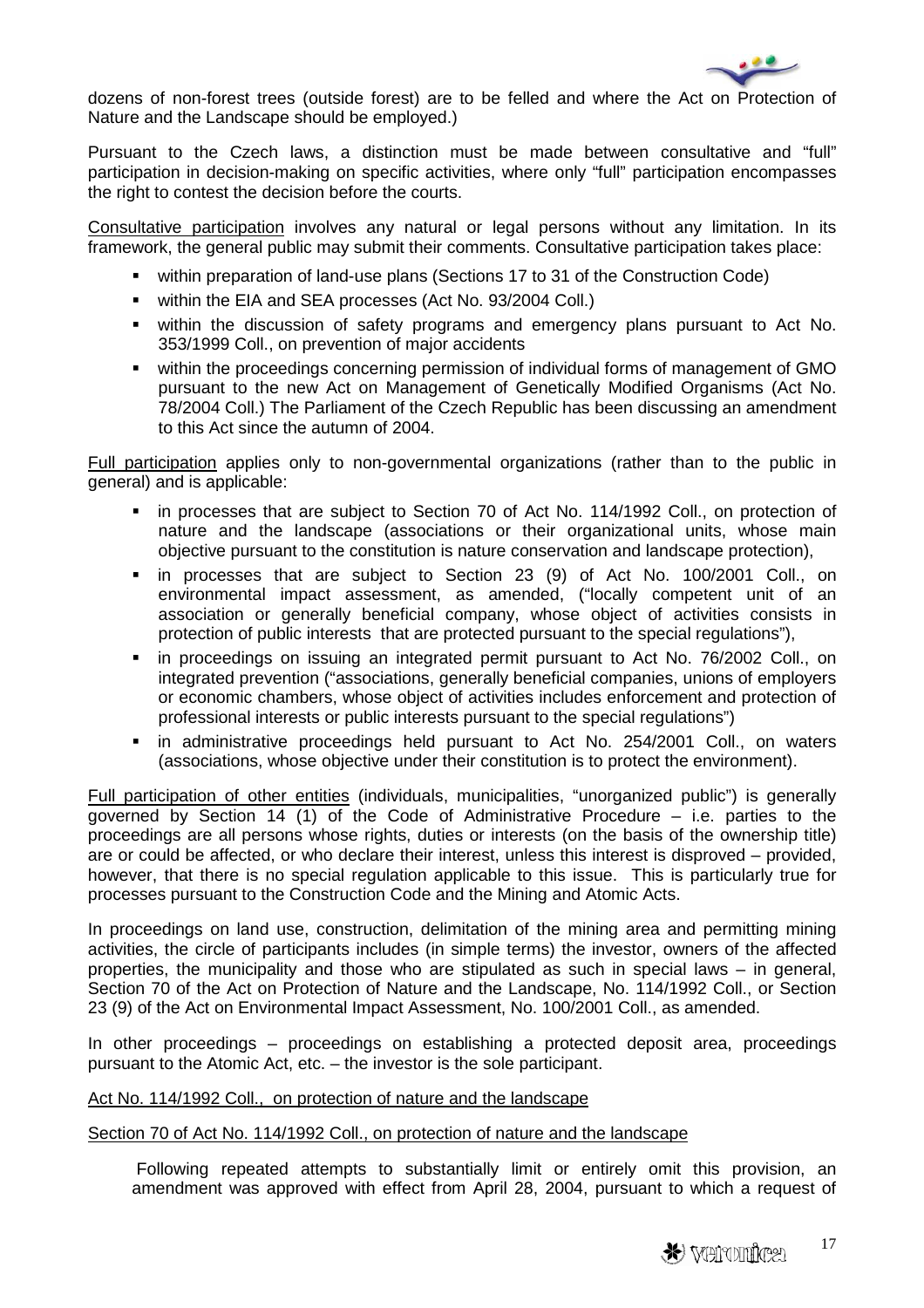

associations for information on commenced proceedings is valid only for 1 year and must be substantively and locally specified.

#### Construction Code

From the viewpoint of public participation, the Draft Construction Code constitutes another disputable law, particularly with respect to the concept of a public representative for participation in approval of the land-use documents.

Pursuant to Section 24 (2), the general public may participate in the processes pursuant to the Construction Code (in fact, only with respect to land-use planning) through a public representative. Such a representative shall be authorized by at least one tenth of inhabitants of a municipality with less than 2000 inhabitants or at least 200 inhabitants of any other relevant municipality. By stipulating the minimum number of citizens, the Code limits public participation in proceedings held pursuant to the Code. While every person may lodge his comments, a decision will be made only on comments of the public representative as on comments of a party or municipality. Thus, the land-use planning body will need to adopt a decision only on such comments. This decision is not made according to the Code of Administrative Procedure and is not subject to appeal; however, it may be subject to court review (Section 25).

#### Act No. 22/2004 Coll., on local referendum

This act entered into effect in 2004. A fundamental change, which ultimately limits public participation in administration of public matters, consists in the newly regulated electoral turnout required for validity of the referendum. Participation of at least one half of the authorized persons registered in the lists for the given municipality, city ward or statutorily divided city is required for validity of a local referendum. Particularly in large cities, but also in city wards, such a turnout is difficult to achieve.

#### Act No. 100/2001 Coll., on environmental impact assessment, as amended by Act No. 93/2004 Coll.

EIA process has the following shortcomings:

The parties submitting projects are not motivated to commence an early dialogue with the general public, as they are not forced to do so.

No guidelines or standards have been drawn up to ensure high quality of the relevant information.

No clear procedures for addressing public comments have been established.

There is no control mechanism of supervising the manner, in which the public administration takes account of public comments.

Targeted addressing of the public concerned is neglected in practice.

From the standpoint of the SEA process and public participation, the part of the Act concerned with SEA is in accordance with the Aarhus Convention and the public can participate in each step of the SEA process. At the present time, the Act has no inadequacies from the standpoint of public participation. Now it is necessary to ensure good practice in fulfilling the various provisions of the Act – see positive and negative examples in practice.

#### Act No. 78/2004 Coll., on management of genetically modified organisms and genetic products

Not only the Act entirely canceled the possible participation of associations in proceedings on permitting individual manners of management of GMOs and also canceled the right of NGOs to nominate their representatives in the Czech Commission for Management of GMOs – the advisory body of MoE, but (at variance with the Act on the Right to Information on the Environment and valid EU Directive 2003/4/EC, on public access to environmental information) it even limited the right of the general public to information on management of GMOs. The Government has already approved an amendment to the relevant law, which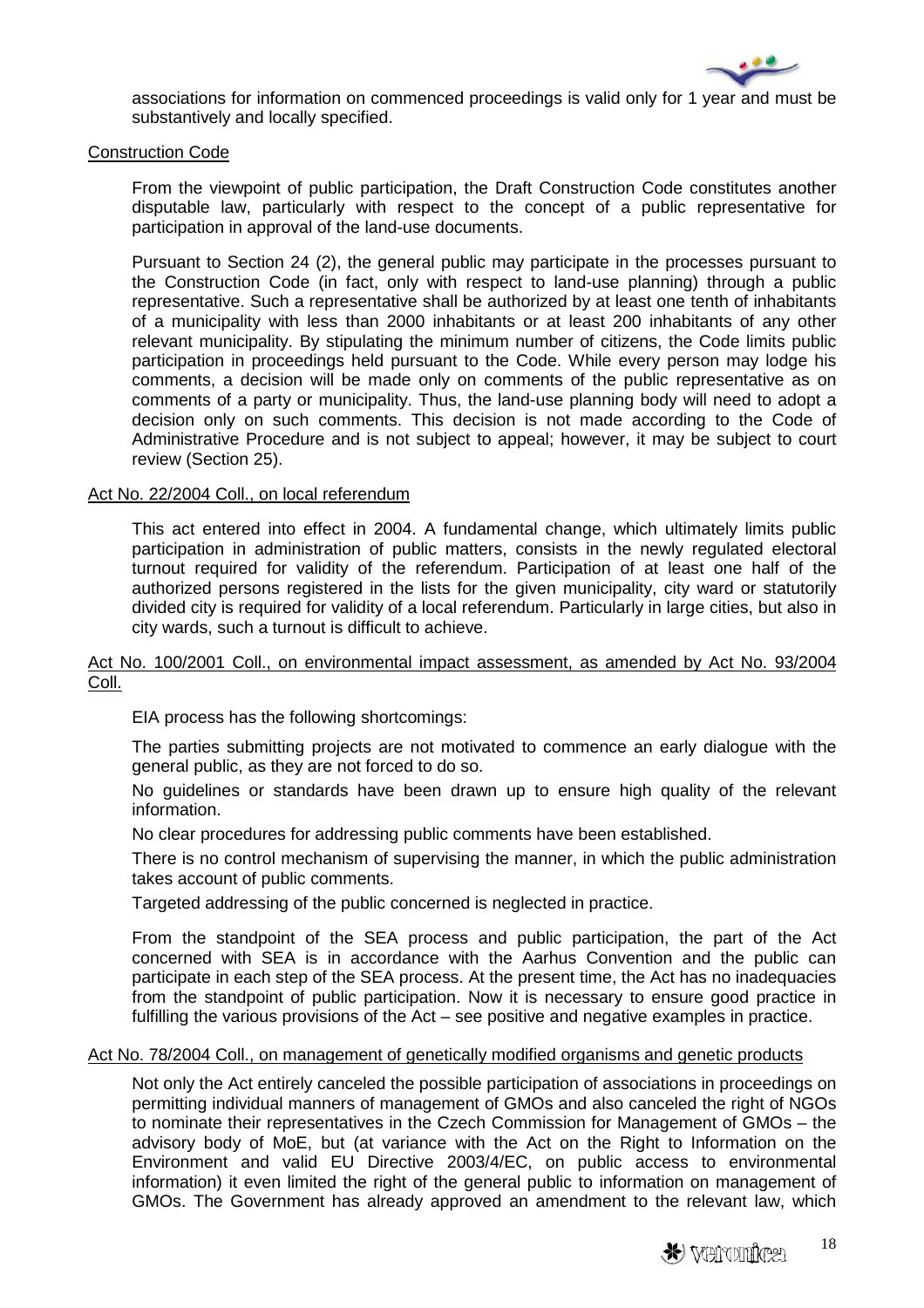

would resolve the problem but the Chamber of Deputies did not accept it on its July 2005 session.

#### Aarhus Convention

The legislation of the Czech Republic is fully compatible with the requirements of the Convention. The Czech Republic took an important step in signing the Aarhus Convention in 1998. Ratification itself, however, was repeatedly postponed, in particular because of a large portion of the Czech parliament took a negative stance towards the document. The original commitment to ratify the Convention by 2001 was postponed for 3 years and the Czech Republic ratified the Aarhus Convention on July 6, 2004. However, ratification and adoption of the necessary laws alone do not guarantee good practice. In 2005, non-governmental organisations prepared the first report on the implementation of the Aarhus Convention in the Czech Republic. The report is based on the organisations' everyday experiences and points out the difficulties most frequently faced by NGOs and individual citizens in exercising their right to access to information, participation in decision-making processes and access to legal review. NGOs complain mainly about slow and ineffective judicial review, judicial review does not result in effective redress, practice of refusing to provide copies of non-classified documents is becoming increasingly common, etc.

But the official ministerial report is quite criticle as well. The 3rd Pillar – access to justice – remains to be the main issue related to implementation of the Convention. This is caused by inadequate enforceability of environmental law and slow decision-making by the courts. Certain complications are also caused by repeated deferral of effect of the Public Service Act, which is also reflected in the quality of work of the officials. From the oficial report of the Ministry for the Environment, one can read the following: "NGOs frequently face attacks by politicians and the media and are designated as "ecoterrorists" on the basis of their activities within administrative proceedings, where they exercise their statutory right of public participation" or "The principle of public participation has been repeatedly challenged by submission of legislative drafts aimed at limiting participation of the general public and NGOs and ensuring expedient implementation of potentially controversial investments – Act on the Highway Bypass of the city of Plzeň, Motorway Construction Act, Inland Navigation Act, etc.". It must be said, that some ministers did not agree with this official report to the Aarhus COP as with the official stand point of the Czech Republic.

## **5.6 Trends and relevant projects**

There are three levels of community planning activities in the Czech and Slovak Republic: Stakeholders have never heard about public participation. It was evidently during interviewed profesional planners, village managers. The table shows regions with/without organizations initializing public participations pocesses in Czech Republic.

| PP organizations                                                       | represantion of The<br><b>Center for Community</b><br>Organizing | representation of The<br>Healthy Cities of the<br><b>Czech Republic</b> |
|------------------------------------------------------------------------|------------------------------------------------------------------|-------------------------------------------------------------------------|
| region                                                                 |                                                                  |                                                                         |
| Prague                                                                 | $\cdot$ .                                                        | $\blacksquare$                                                          |
| <b>Central Bohemian</b><br>Region its offices are<br>located in Prague |                                                                  |                                                                         |
| <b>South Bohemian</b><br><b>Region (Ceske</b><br>Budejovice)           |                                                                  |                                                                         |
| Plzen Region (Plzen)                                                   |                                                                  |                                                                         |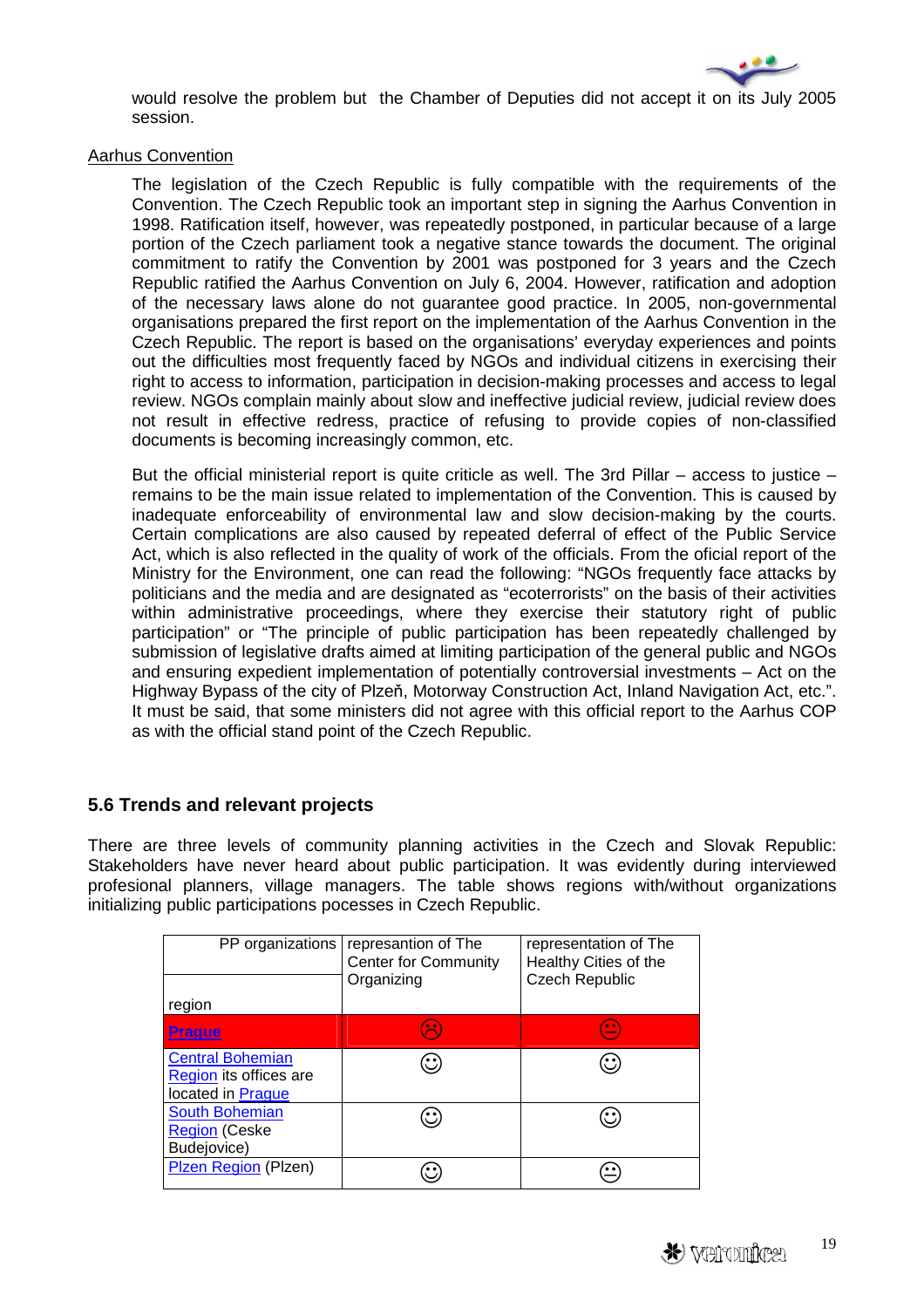| <b>Carlsbad Region</b><br>(Carlsbad)                        | $\left( \frac{1}{2} \right)$ | $(\succ$                            |
|-------------------------------------------------------------|------------------------------|-------------------------------------|
| <b>Usti nad Labem Region</b><br>(Usti nad Labem)            | $\left(\ddot{\sim}\right)$   | $\left( \underline{\cdots} \right)$ |
| <b>Liberec Region</b><br>(Liberec)                          | $\approx$                    | $\mathbf{C}$                        |
| <b>Hradec Kralove Region</b><br>(Hradec Kralove)            | <b>R</b>                     | $\equiv$                            |
| <b>Pardubice Region</b><br>(Pardubice)                      | $\approx$                    | $\mathbf{C}$                        |
| <b>Olomouc Region</b><br>(Olomoucký kraj)<br><b>Olomouc</b> | ↺                            | ≝                                   |
| <b>Moravian-Silesian</b><br>Region (Ostrava)                | $\mathbf{\hat{C}}$           | $\mathbf{\hat{c}}$                  |
| <b>South Moravian Region</b><br>(Brno)                      | $\widehat{\mathbb{C}}$       | $\mathbf{C}$                        |
| Zlin Region (Zlin)                                          | $\mathbf{C}$                 | $\mathbf{\hat{c}}$                  |
| <b>Vysocina Region</b><br>(Jihlava)                         | $\approx$                    | $\mathbb{C}^{\bullet}$              |

Municipalities don´t use collaborative planning because of lack of local budged, unwilling of public, unwilling of stakeholders to cooperate:

**BRNO-city:** is preparing the new master plan of the town. At the beginning there was wilingness to mediate this process via PR agency. Consequently the municipality stopped this idea and now there is no activity edgewise Brnoś urbanists to collaborate with citizens.

**Czech-Moravian Highland:** the region in the middle of Czech republic – there is a lot of "poor" small municipalities. It is difficult for them to acquire the master plan of the village because municipal budget.

#### 5.6.1 Projects of Local Agenda 21

## **A. Studenka - Revitalization of a Butovice brook <sup>3</sup>**

September 1999: First round table on solving the situation of the Butovice brook was held. Present bodies were ZO CSOP Studenka (CSOP is a wide spread Czech organization of nature conservationists, ZO is the local branch), the Local Council and local people, who showed an interest in revitalization the brook. This was a pilot "mobile" Round Table – that was a walk along the Butovice brook which attracted attention of the local people (owners and users of the land) and they started to discuss problems connected with the brook with experts and technicians. The walk resulted in the public acceptance of the project gathering ideas of all the groups involved (stakeholders) finding the best way of the renovation defining the part of the stream for clearing.

October 1999: Elaboration of "Revitalization of the Butovice brook within the LA21 with participation of the public" study. The study was discussed and ratified by representants of the public, members of ZO CSOP Studenka, the Local Council, administrator of the stream and delegates of the District Council Environmental Department. The Council of Studenka agreed to finance the project. Additional financial support was obtained from the Ministry of Environment.

November 1999: The cleaning of the brook has started. Within this work two weekends were organized when members of the CSOP and the public participated. Information was delivered by leaflets.

 $\overline{a}$  $3$  Contact: Mr. Ivan Bartos, ZO CSOP Studenka, Daronova 242, 742 13 Studenka, tel.:+420 655 402 716



 $\cdot$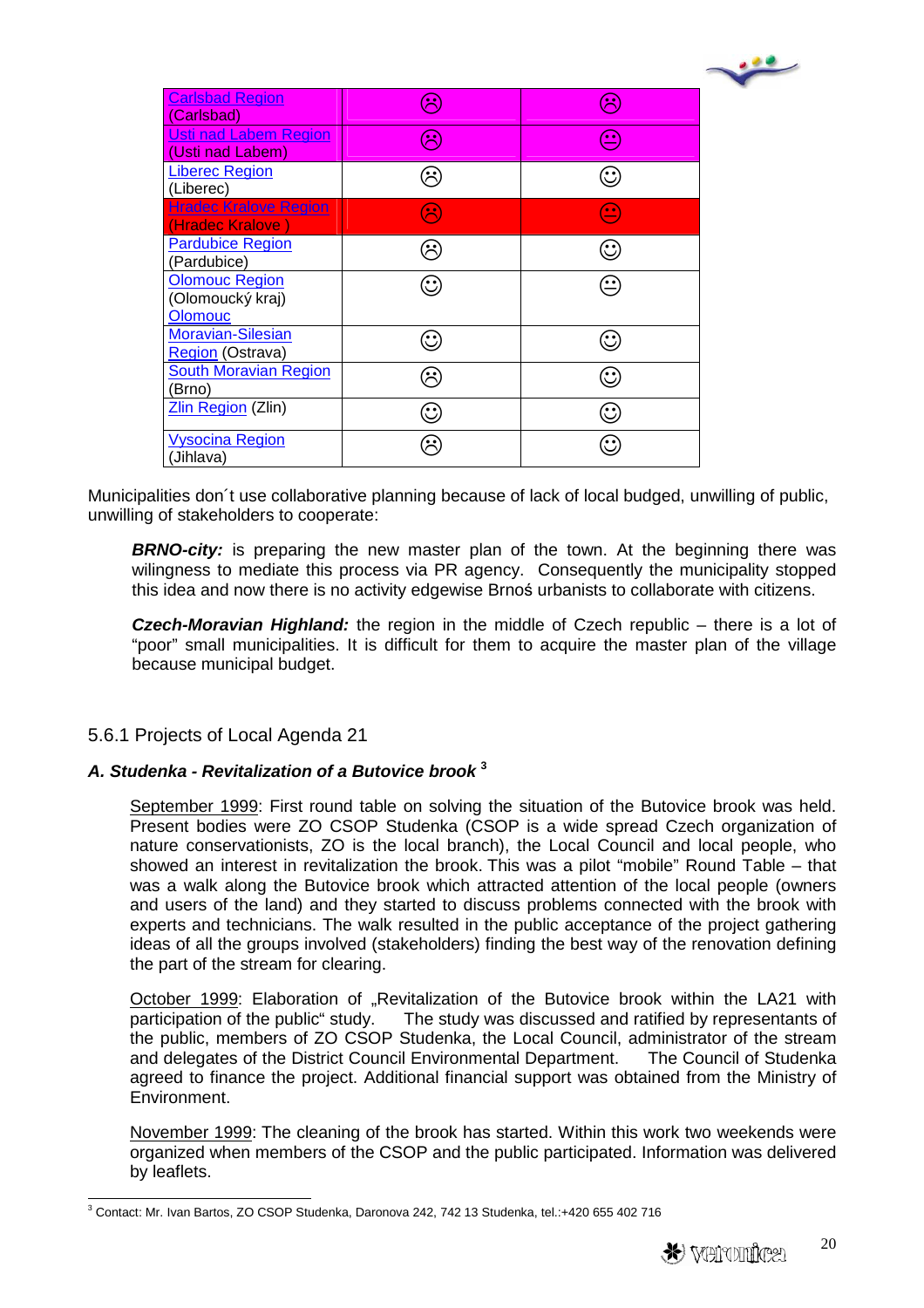

2000: The results of the brook revitalization were presented at a next round table.

ZO CSOP Studénka submitted a project of a further revitalization of the brook within the LA21 to the Ministry of Environment. The Ministry agreed to support it.

#### **B. Cerveny Kostelec: "Revitalization of the Olesnice brook" Project<sup>4</sup>**

This project was partly inspired by training organized by Czech Environmental Institute (CEI) and lead by British lecturers. The training was focused to public involvement and environmental education and had been running in 1997 – 2001.

Within the project the public was involved in the problem of revitalization, the cooperation with active interested groups and schools was strengthened. Public awareness was increased and active participation in the Council Commission for the Environment has started.

#### **C. Protected Landscape Area (PLA) Cesky kras** <sup>5</sup>

The administration of PLA iniciated LA21 in the region of Cesky Kras and within this LA21 there were the following local projects on the Sustainable Water Management:

**Morina** – building of a sewage treatment plant amortization of calcite stocks (with the effect of cleaning the sewage from the village)

**Kosor** – the Round Table on disposal of the sewage and on the water management in the village was held. On the basis of this meeting the following aims were agreed: the draft of the sewerage and sewage to a sewage treatment plant in a town Radotin expansion of the watersupply capacity restriction of the earthworks when building the water-supply, gas pipeline and sewerage grant from the Environmental State Fund

In this project many subjects cooperated - the Local Authority, the public, LA21 group, PLA administration, Municipality of Praha-Radotin, Agency for Nature Protection and Landscape Conservation, Prague Town Hall, management of the State Environmental Fund and others.

**Bucovice** – the Round table on revitalization of Bubovice brook, sewerage of the village and provision of the sewage was held in February 2001. The round attracted a high interest of the public, a video record is available. At present: more subjects have started in cooperation of revitalization of the native ponds next to the village an improved sewerage project is being prepared a revitalization study and a flood plan for the village are prepared there have been made some steps to build "wetlands" - a biologically highly active wastewater treatment plants (it will be supported within the Programme of Small Water Management Buildings). In these actions and plans are involved many different subjects and the public.

#### **D. Prague 7**

 $\overline{a}$ 

In 2004, the IEP became involved in the project "Prague 7 - A Place to Live", through which the Prague 7 City District has undertaken to implement a Local Agenda 21 - a programme for launching sustainable development and promoting public involvement in the decision-making process. In co-operation with the Prague 7 City District and the Berlin-based partner organisation MobiLocal 21, we organized a two-day planning workshop entitled "One Place in Prague 7 ". Attended by an architect, the mayor, department of transport representatives, police officials and other municipal representatives, these public discussions resulted in the commissioning of an architectural design and the drawing up of a list of changes desired by citizens in connection with the planned renovation of Rezac Sqaure. Residents suggested the building of an urban-type open space, the preservation of greenery and a marked reduction in local road traffic. Reconstruction of the square will be carried out in the summer of 2006.

<sup>4</sup> Contact: Mr. Radomir Cesenek, Municipal office, Nam.T.G. Masaryka 26, 549 41 Cerveny Kostelec, tel.:+420 447 465 040 5 Contact: Mr. Pondelicek, coordinator of A21 in Cesky Kras, PLA Administration, Karlstejn 85, 267 18 Karlstejn, phone: +420 311 681 713, fax: +420 311 681 023, e-mail: *ckras@iol.cz*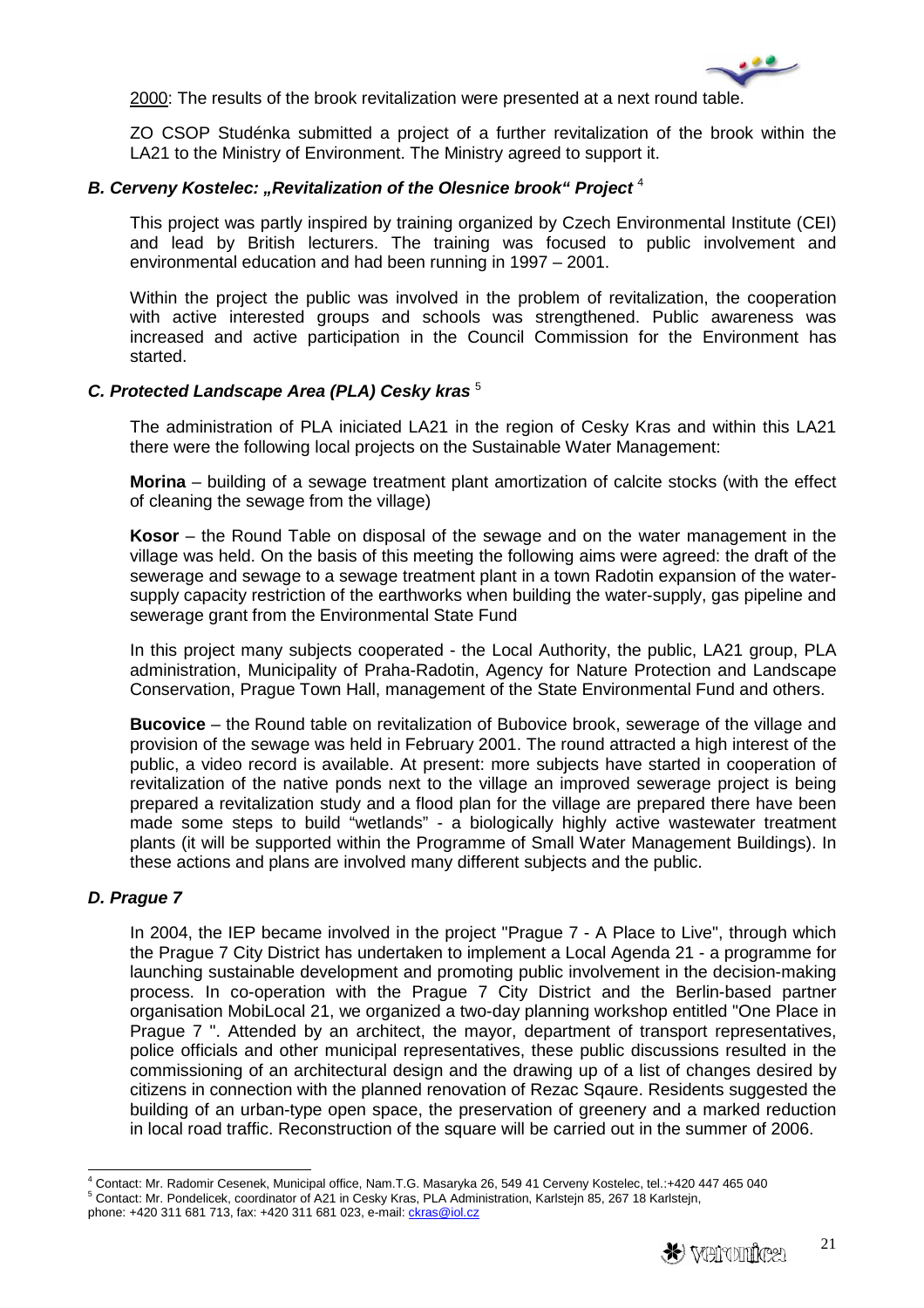

The planning workshop was supplemented by online discussion on the Prague 7 website, a media campaign and an exhibition of children's work and resulting designs.

As part of the project "Prague 7 - A Place to Live", the IEP, in collaboration with the Prague 7 borough, MobiLocal 21 and the European Academy of the Urban Environment, organised a conference, Public Involvement in Urban Development, which focused on the experience of Prague, Berlin and other European cities with Local Agenda 21.

#### 5.6.2 Projects out of Local Agenda 21

#### **A. Visnova (Liberec region) <sup>6</sup>**

Description of the place: The village is situated in the basin of river Smeda During the years 1992-97 there were about 15 floods. The council made a research on the flooding places, visited each house and marked the flood area and examined the original remedies.

The Phare programme – combining of the anti-flood remedies was being realized in 1998 (there was no flood from the time). Looking after the river formation of "Meanders of Smeda" reservation removal of invasive kinds of plants cleaning from plastic waste after the spring thaw building of the biologically highly active watewater treatment plants (wetlands) including the mud management (Phare CBC) pond management – citizens renew the pond systems negatives – erosive flushes from the near Polish mine Turow.

#### **B. Orlice basin** <sup>7</sup>

There had been running the pilot project of a water management plan for the Orlice basin during the last two years. The plan was produced on a new approach accepting requirements of the public and respecting Environmental State Policy water management. It is respecting the EU directive no. 2000/60/EC.

Orlice basin had been chosen as one of the model basins. The most important requirements of water management are drinking water supplement, recreation possibilities, industry production, protection of the stability of ecological systems and prevention and reduction of effects of floods.

#### **C. Hanusovice, Litovel, Prerov** <sup>8</sup>

Testing new processes of public involvement into the procedure of strategic EIA (SEA) on the example of solving the anti-floods regulations in the region affected by floods in 1997. In this project the public was involved in collecting data of ecologically sensitive and dangerous elements of the river alluvium. The project (May 2000) was running in Hanusovice, Litovel and Prerov which are places endangered by floods. The public was addressed by media campaign informative leaflet and a questionnaire interviews public hearings interactive exhibition. On the basis of gained experience the methodology of public involvement into water management was elaborated. It will be used for the future work.

e<br><sup>6</sup> Contact: Ms. Marie Matuskova, Municipality Vistova, c. p. 184, 463 72 Visnova, e-mail: <u>visnova@iol.cz</u>

<sup>7</sup> Contact: Ing. Jirasek, Povodi Labe, tel.: +420 495 088 111

<sup>&</sup>lt;sup>8</sup> Contact: Mr. Radim Misiacek, DHV CR, spol. s r.o., Taboritska 23, 130 87 Praha 3, e-mail: <u>radim.misiacek@ova.dhv.cz</u> tel.: +420/69/612 31 24, mobile tel.: +420/603/471 763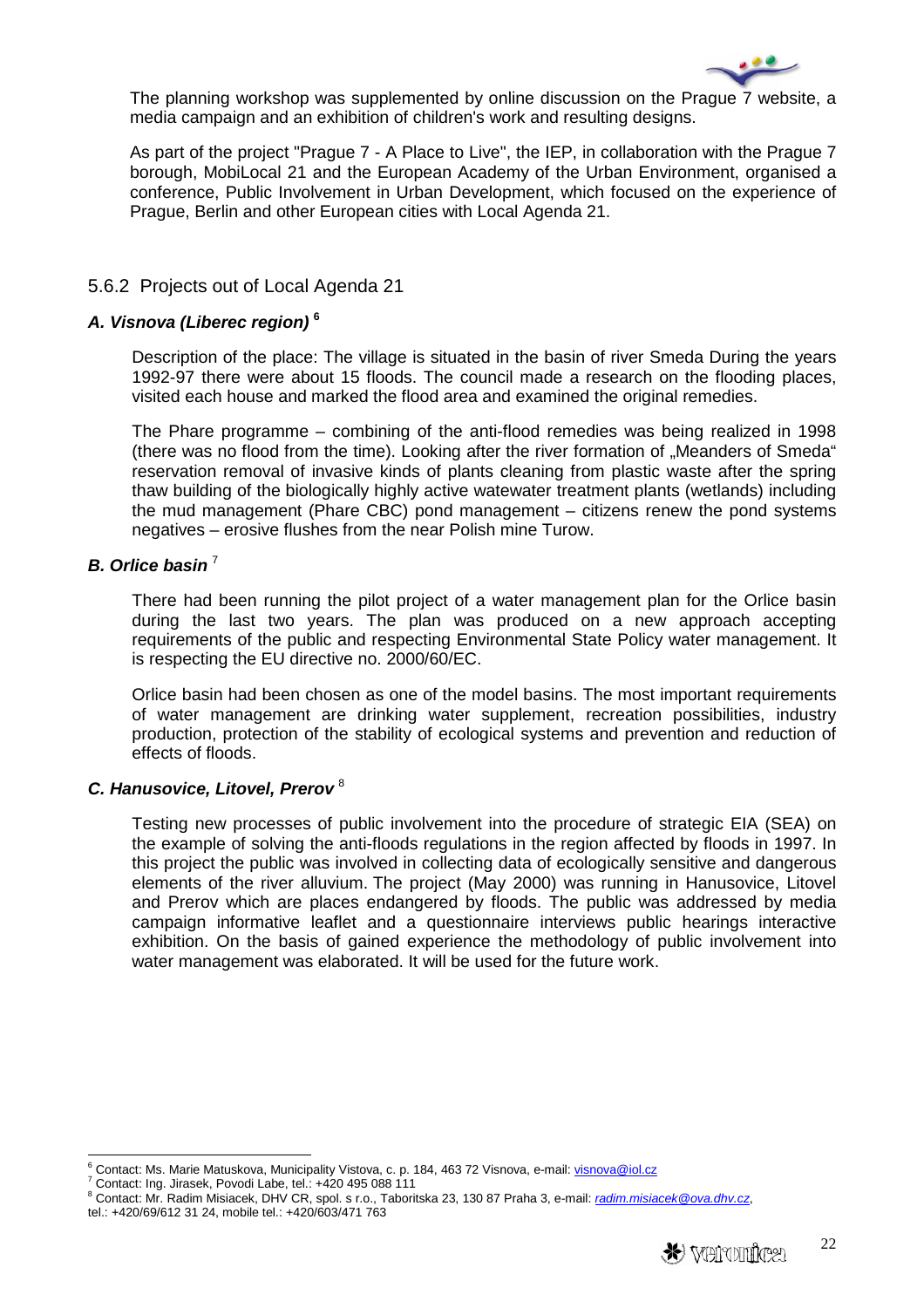

# **6. Collaborative planning in target organisations strategies, procedures and practices**

The main leaders of participation planning in both countries are NGOs, for example:

काराञ **6.1 The Center for Community Organizing** (CCO) is a non-profit non-governmental organization that provides information and advisory zapojování veřejnosti, rozvoj komunit services to representatives from public administration, civic

organizations and businesses in the following areas:

#### **a) Citizen/NGOs participation in local and regional development**

CCO designs and implements public participation programs in planning and decision-making. For example programs for citizen participation in planning and designing of public spaces, in housing estate revitalizations, in preparation of community development strategies or in investment planning. Within this program CCO organizes public hearings, interactive exhibitions, implements sociological surveys and questionnaires, facilitates citizen advisory boards etc. CCO also conducts training seminars in the field of citizen participation for public administration.

#### **b) Local Sustainable Development**

CCO provides consultation services for preparation of local social economic development projects with respect of sustainability principles. For example CCO prepares and updates local, micro-regional and regional development strategies; assists in preparation of local development projects and activities aimed at disadvantaged groups of citizens. We cooperate with local partners (public administration, businesses and NGOs) which enable us to tailor projects to local conditions.

#### **c) Regional Policy of EU and Regional Development of the Czech Republic**

Within this program CCO implements activities promoting principles of partnership and transparent decision-making in regional policy of European Union. In the Czech Republic we lobby for consultations and participation of public and non-profit organizations in preparation and implementation of EU regional policy instruments. CCO is actively involved in discussions about forms of regional policy, intermediates information for other non-profit organizations in the Czech Republic and prepares joint recommendations and strategies. We transfer our experience from the Czech Republic to other "new" as well as "old" EU member countries.

#### **d) Educating, supporting and strengthening of non-profit NGO´s**

CCO supports and educates members of civic and non-profit organizations on all levels. We work with volunteers, organize seminars and training workshops in order to strengthen the non-profit sector. We promote interdisciplinary meetings and cooperation of non-profit organizations. Czech Republic has lead the PRTR working group under the Aarhus convention.



**6.2 The Czech Environmental Partnership Foundation**  (The Environmental Partnership – EP) is the most important Czech foundation supporting environmental projects in all regions of the Czech Republic. Since its establishment in 1991, the foundation has supported over 1500 projects with grants totalling over 100 million CZK. Together with five other foundations from Bulgaria, Hungary, Poland, Romania and Slovakia, the EP is a member of the Environmental Partnership consortium. The Environmental Partnership receives a contribution from the Foundation Investment Fund. Since 2004,

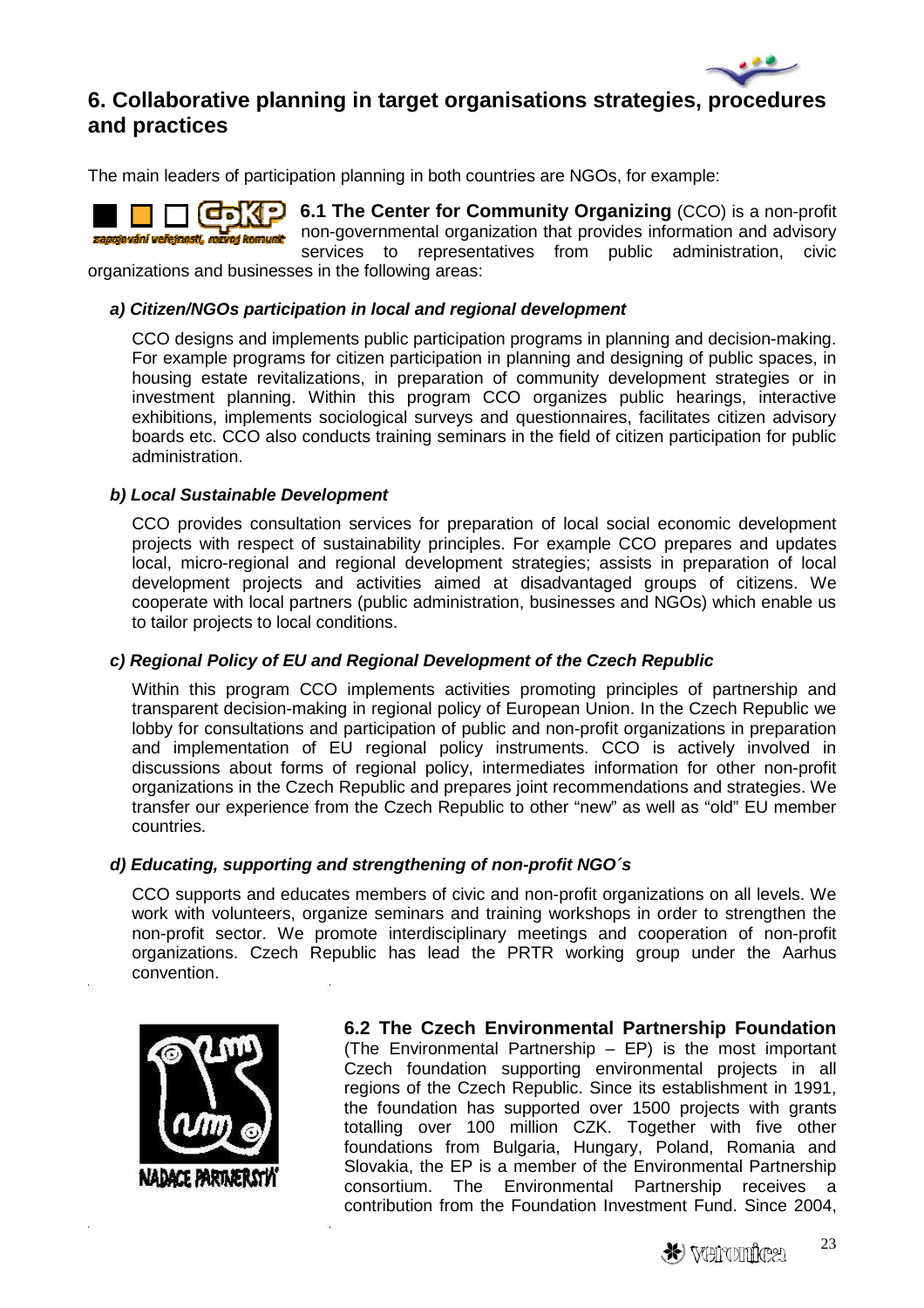

the foundation has merged with the Josef and Petra Vavrouskovi Foundational Fund.

The partnership for public spaces program is a long-term program of the EP. It focuses on the active participation of people in the reconstruction of public spaces and in the life of the community. In 2004 the program consists of the project of revitalization of the Budejovicka metro station in Prague (realised by Partnerstvi, o. p. s.) and of the Schools for Sustainable Development program. Both activities use the methods of community development, which are promoted by the EP in the Training Program.

Schools for Sustainable Development is a joint grant and assistant program of the EP and the Centre for the Environmental Education and Ethics SEVER. The program is run in cooperation with Toyota Motor Europe - Social Contribution Fund, Toyota Company, Groundwork UK, the Polish Environmental Partnership Foundation and the Administration of Hradec Kralove Region.

The aim is to promote education in the area of sustainable development and to promote public participation in activities focused in improving the local environment.

#### **Activities in 2004**

The program in Czechia started in 2004 in Hradec Kralove Region and will spread to other regions. It also takes place in Poland and the United Kingdom. The teachers and pupils of ten schools had the opportunity to plan and bring to life their own project - to create something independently, invite the representatives of their town and general public, coordinate the project and finish it successfully. Each member of the project gained new experience, skills and better awareness of "active civil society" and "sustainable development".

#### **Place-making at Budejovicka**

In 2003, the place-making project started. It is focused on improving the public spaces near the Budejovicka metro station in Prague. The project was initiated by the Czech Saving Bank and is coordinated by the EP, using the experience and background of the PVP program and the know-how of the American partners from the Project for Public Spaces, NY. Their experience with revitalization of public spaces is 30 years long.

Beside the ongoing work towards the long-term vision, small projects take place. In 2004, simple orientation system was installed; the place in front of the Czech Saving Bank was improved with places for relaxing. Lots of greenery was planted, and a statue by Rostislav Pospisil called The Seasons was added. Another improvement was re-painting the subway, where the grey wall was decorated by painters.



**6.3 Veronica** and her Austrian partners took part in the preparation of strategic documents concerning getting the public more involved in administrative proceedings in across the border projects, particularly in EIA and SEA. We are monitoring compliance with the ESPOO convention. We are initiating a government agreement between Austria and the Czech Republic

concerning getting the public involved in across the border projects. During the year we closely worked with a citizens' association whose objective is to prevent the realization of transportation structures in the South Moravia region (R52 on the route of Brno – Mikulov – Vienna or R 43 going through Bystrc). In June Veronica organized in Břeclav-Poštorné a meeting of all these associations. Their representatives informed each other of their activities and thanks to this meeting it was possible to coordinate a mutual approach in the currently ongoing approval proceedings. Many associations consulted with Environmental Law Service representatives who were present. They also consulted with Lower Austria citizens' association representatives concerning information on the activities of citizens' associations in this border region.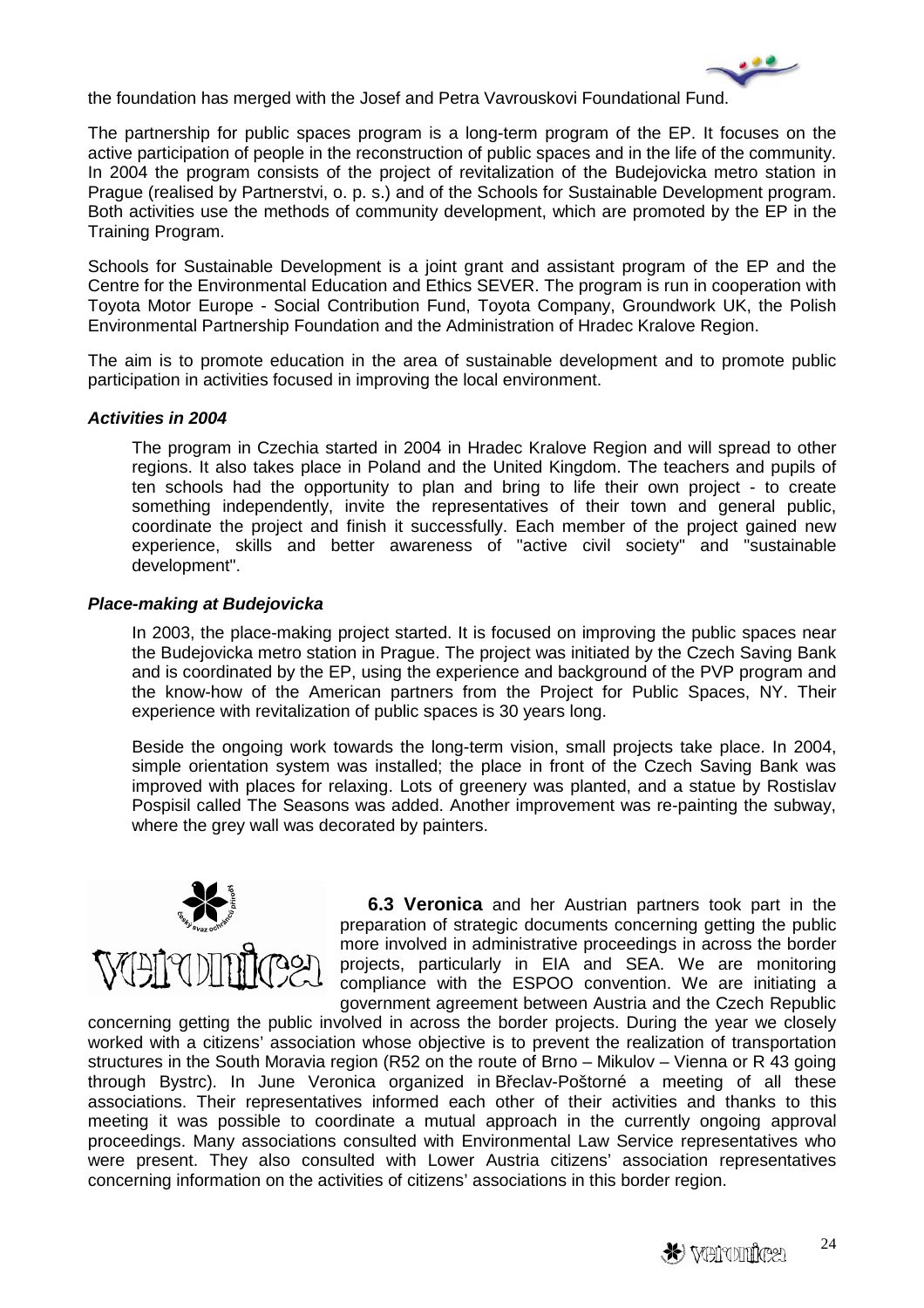

A second meeting took place in October in Pohořelice. The citizens' association, besides informing its members, had the opportunity to become acquainted with the results of a study on the effects of noise on the mental health of a person and to formulate questions concerning the current traffic cases in the South Moravian Region at relevant institutions. The two-day meeting ended with a discussion with Lower Austria government representatives, Lower Austria citizens' associations and the Brno branch the Ministry of the Environment. The South Moravian Region did not respond to their invitation even though key questions were aimed at this regional government. During the project Veronica responded to the needs of the citizens' association and also provided both organizational and technical help and plans to continue in these activities in 2006. Veronica, as a representative of citizens interested in the protection of the countryside and nature, commented on the Břeclav Territorial prognosis and took part in the comments on the planned route of the R52 Brno-Mikulov-Vienna motorway, which unequivocally endangers the character of the countryside and the NATURA 2000 locality.

At a local level, we are monitoring the administrative proceedings concerning the felling of forests in all the offices of the municipality of Brno and are informing citizens on the web page of www.veronica.cz. Two dendrological schoolings took place during the year for the employees of the Environmental Department of the Municipality of Brno (hereinafter only MMB), during which we informed the offices of our activities in this area. In the autumn we got the students of the Mendeleev Forestry and Agriculture University of Brno involved in the renewal of the greenery in the town of Brno.

From March 2005, under the heading of CSOP Regional Association of Brno, we have been actively monitoring the creation of a new territorial plan of the town of Brno. During the year, the expert group consisting of experts in the fields of water management, forestry, dendrology, territorial planning and urbanism carried out the following:

- It formulated and presented a basic thesis during a round table that was attended by representatives of MMB, the ArchDesign processing company, expert groups, and the public.
- Worked on manuals for Brno residents with recommendations useful for the ongoing preparations of this strategic document during the years of 2010 – 2020.
- During the course of the year made proposals concerning the drafting of the territorial plan.
- Monitored the discussion with the public organized by the MMB.
- Organized a public discussion on the subject of Brno's rivers and fluvial plain, built up and not built up areas, brownfields, garden colonies, bicycle routes, pedestrian traffic, and greenery.
- On the pages of www.veronica.cz made public instructions for founding citizens' associations. It also informed about the ongoing creation of the territorial plan of Brno. And via an environmental advisory centre and other events is getting Brno residents to participate in the creation of the territorial plan of the town of Brno.



**6.4 Healthy Cities of the Czech Republic** (HCCZ) is a national association of active cities, towns and regions in the Czech Republic that are implementing the WHO Healthy Cities Project, an international initiative under the auspices of the World Health Organization (WHO).

HCCZ pursues long-term health and sustainable development, represented by Health 21, local Agendas 21, LEHAP and other strategic steps to support the health and quality of life in the regions CR. In addition, membership in the association is open to municipalities, micro regions, and town districts – in short, to

all types of municipalities in the Czech Republic.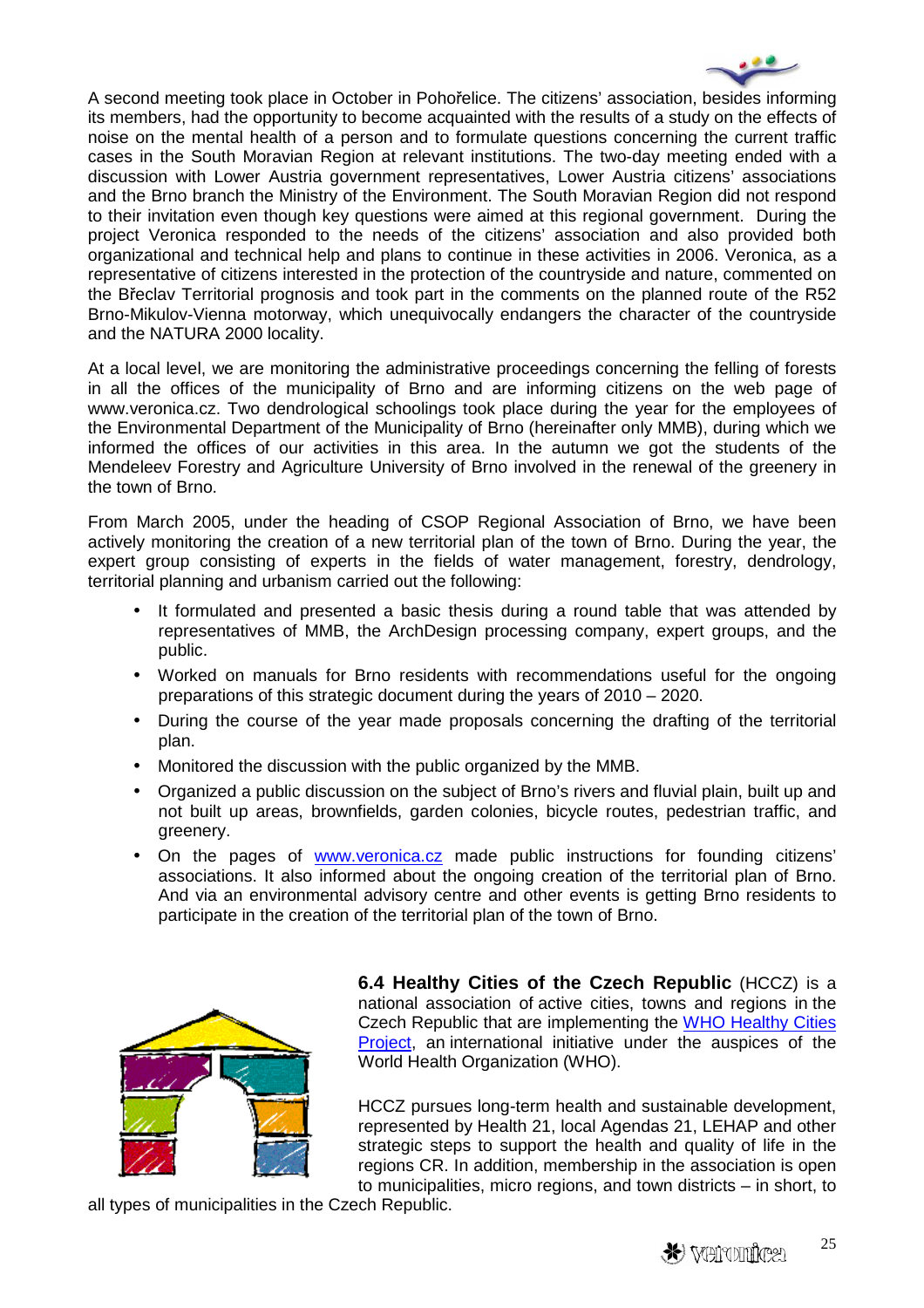

Since 1998, the core procedure to be adopted by the members throughout HCCZ has been a methodology for health, sustainable development and the quality of life in the cities of the Czech Republic. HCCZ Methodology is a support platform of strategic city development that helps city looking towards quality in accordance with international documents (Health 21, Agenda 21, NEHAP). HCCZ Methodology was selected as a Worldwide Project EXPO 2000, and is being developed in co-operation with Charles University Prague and other expert partners and NGOs.

As a practical service to its member cities, HCCZ offers assistance in attaining the quality standards required by the European Union. Through HCCZ Methodology, a city is purposefully working on arguments that it can use both for quality local development in the long term: health promotion, quality of life, sustainable development, citizen participation, cross-sector management and regional co-operation.

# APDCS NAPA

# **6.5 Partners for Democratic Change Slovakia**

The mission of PDCS is to help develop and promote culture of democracy, expand democratic approaches and mechanisms for dialogue and conflict prevention.

"We fulfill our mission by working with nonprofit organizations, public administration institutions and cross-sector partnerships in development programs and by arranging cultured dialogue among various interest groups."

The training courses given by PDCS have so far been attended by over 12,000 participants in Slovakia and 30 other countries. PDCS published 14 books.

#### **Community Development and Civic Participation**

"We see engagement of citizens in public decision-making and processes of cooperative planning involving various stakeholders in joint solutions to problems in the community, as well as cross-sector cooperation, as approaches which serve in cities and towns as prevention of local or national conflicts and which are a part of optimal public decisionmaking in a democratic society."

PDCS started to work more actively in this program area in 1996, in connection to a joint program with ETP Slovakia "Local Initiatives Support Program". PDCS then provided training of staff in community initiatives, a training series for community leaders and a number of consultation sessions for this specific group of noprofit organizations.

"We also try to foster the values underlying **participatory decision-making and crosssector cooperation** through training courses for public administration representatives. For example, in 1997-1998 we implemented the project "Effective decision-making at the local level", providing training to representatives of local governments and state administration in several regions of Slovakia (Trenčianske Teplice region, Prešov region, and Piešťany region) as well as consultation to representatives of local government in Ružinov part of Bratislava. Later we provided more training courses for local government in towns of White Carpathians region along the Czech-Slovak border. In addition, we trained public administration representatives in effective negotiation, mediation, cooperative planning, effective decisionmaking, and problem solving (for such clients as Slovak Environmental Inspection Office, Ministry of Labor, Social Affairs and Family, and local governments through Regional Educational Centers)."

"**In the Czech Republic**, we worked with the Community Partnership Support Initiative (1999-2000) in providing training courses to implementers of community projects and in publishing the collection of case studies Six Different Views on Nonprofit Organizations. We also conducted evaluation of the program Places and People of the Via Foundation (2002) designed to support project of reconstruction of public spaces with the involvement of public.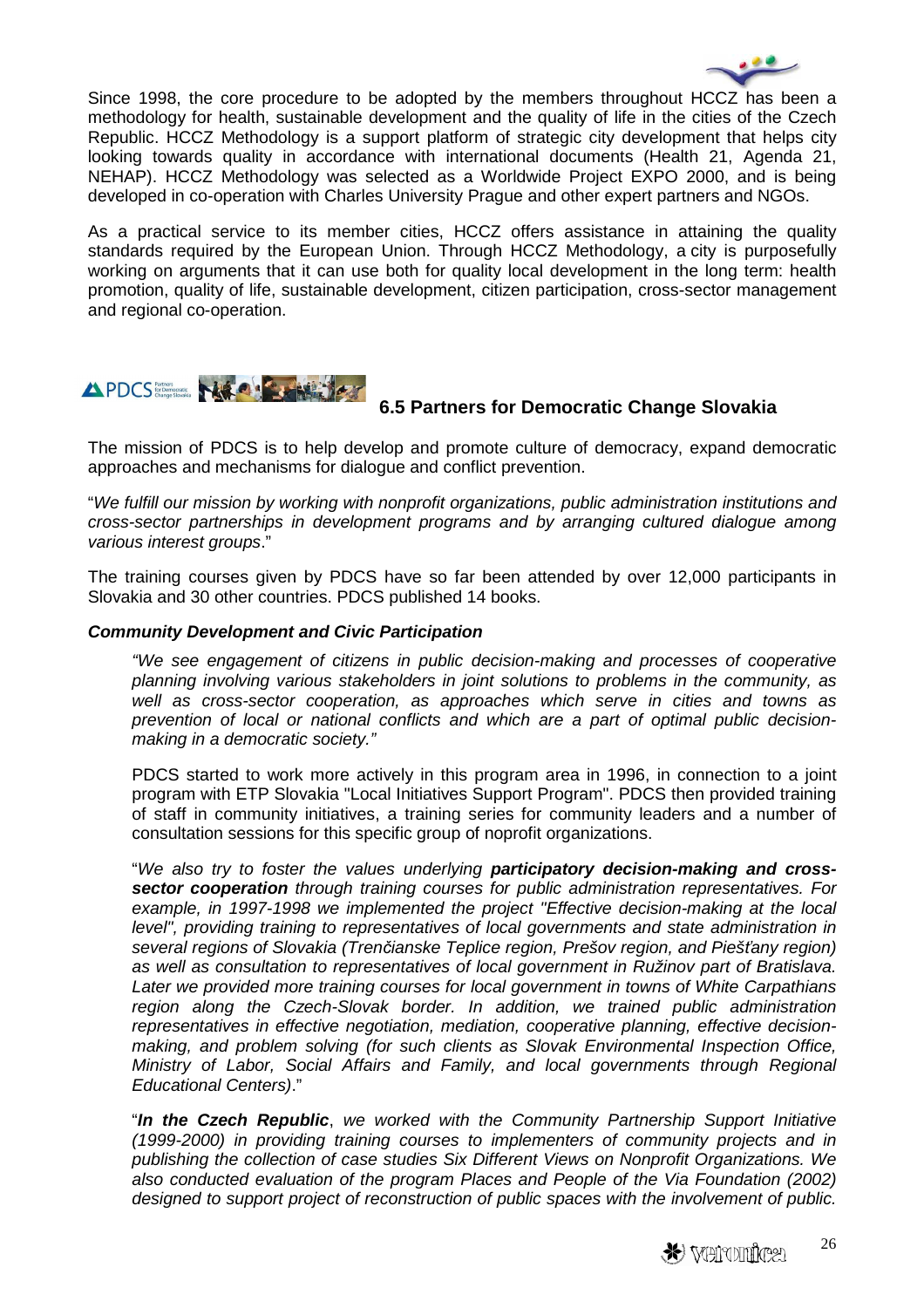

Finally, we provided a number of training courses to the Center for Community Work Support (2001-2002)."

"In addition, we work with similar programs in other, mostly transforming countries. As example, we can mention training of citizen advocacy and citizen participation for a coalition of four organizations supported by USAID in Georgia (2002) or training on cooperation between nonprofits and local governments which was provided within the Stability Pact Program in Hungary for participants from Serbia, Kosovo, Bosnia and Herzegovina and Croatia (2001)."

#### **Examples of programs implemented in this program area include**

- Community program of the Open Society Foundation Bratislava Project "Public Participation" Libraries as Community Centers.
- Evaluation of the program "Strengthening Local Democracy in the Stability Pact Region." The purpose was to provide an external assessment of the training program for trainers of local governments and its impact. The program was realized in nine countries/provinces of the Balkan region (Albania, Bosnia and Herzegovina, Bulgaria, Croatia, Kosovo, Macedonia, Montenegro, Romania, and Serbia).
- Training and long-term consultation abroad in 32 countries undergoing transformation, on such topics as organizational development, citizens participation and community development, coalitions and advocacy, and strategic planning. Training was provided in partnership with major international institutions (e.g. Freedom House, Counterpart, IREX, Amnesty International, World learning, ABA CEELI, ICNL, NDI, OSI, etc.) and very often in cooperation with local trainers and consultants.

# **7. Collaborative planning skills, competencies and qualifications of the staff required in the target organisations**

Via questionaries we recognize that professional planners and municipalities are not qualified in collaborative planning. Some of them know this term, but usually they don´t use it in practice. In the CR and SR there is no tradition to participate and professional planners don´t need "CP skills" to get certification (The Czech and also Slovak Chamber of Architects don´t require it). Using of "CP methods" during the planning process is voluntary and very sporadic, it depends on planner or municipality.

Target organisations and their relationship to the collaborative planning:

**a) public associations:** no norms, guidelines, systems, job descriptions.

**b) local authorities:** especially persons reponsible for drawing of territorial plannig – university degree focused territorial or landscape planning; lack of willingness to support public participation during the process.

**c) eco-councelling centres:** eco-councellors are graduate (geology, geography, environmental humanities, agroecology, chemistry, natural and landscape protection etc.), voluntary trained about comunication with clients, about principles of Local Agenda 21, about environmental law in connection to public participation. The Czech Eco-Counselling Network is creating the new standarts for eco-councellors and prepare due to Leonardo da Vinci project the new two term studiing program especially for them to achieve this standarts (at the Faculty of Social Studies – Masaryk University in Brno).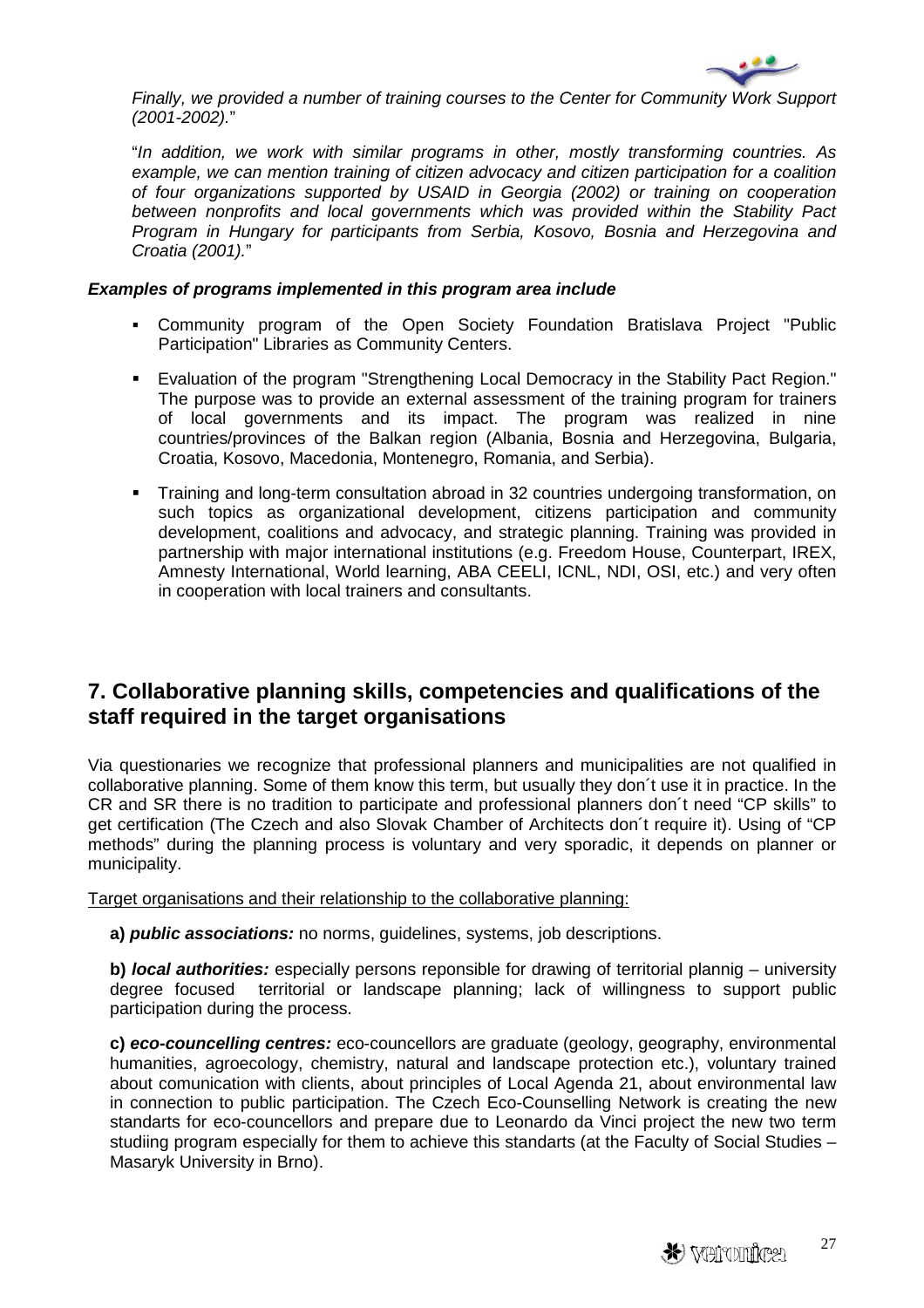

**d) non-governmental organizations:** mostly university degree – the wide spectrum of proficiencies; no standard for collaborative planning skills, competencies and qualification of the staff. But there are a lot of employes absolved courses like:

- Methods of community development (leaded by Environmental Partnership)
- Education in consultation methods (leaded by Partners for Democratic Change Slovakia)
- A John Hopkins University Course on Nongovernemntal Sector (international certificate)
- Czech Ministry of Interior certicicated programme "Local Agenda 21 and the HCP" (including: Methods and techniques of communication with public; Theory of communication and communication skills; Sustainable development and its broader context; PR and publicity; Teaching and presentation skills; Managerial skills; Methods of sociological research)
- Czech Ministry of Interior certicicated programme "Strategic management in relation to sustainable development and quality of living"
- School of civil initiative course for protection planing and realising non-profit activities, media training, campaign training, training for fundraisers etc. (leaded by Hnuti Duha/ Friends of the Earth).
- Public participation in municipality policy (Municipality of Guelph, Canada)
- Open Space meetings (leaded by Partners for Democratic Change Slovakia)

#### **e) professional planners:**

The Czech Chamber of Architects (www.cka.cc) is a self-administered professional association. It was established by Act No.360/1992 Coll. (regulating the Practice of Licensed Architects and Construction Engineers and Technicians) as a public law entity with its headquarters in Prague and with authority across the Czech Republic.

According to the above legislation, the Czech Chamber of Architects acts as a forum for all licensed architects, licensed architects working in urban development, and licensed designers of environmental systems. The Chamber feels responsible for the ethical and technical professional standards of the practice of architects in the Czech Republic and wishes to further pursue the establishment of the fairest possible conditions in the architectural services market, to the benefit of both the clients and the architects. It considers the democratic professional selfadministration to be an important aspect of a civil society, a practical tool to manage so called independent professions, and ultimately a prerequisite to an equal integration of Czech architects into the European Union.

Through its international activities the Chamber creates the best possible conditions for this integration. Through its elected representatives, the Chamber has always striven to carry out its entrusted duties in the most honest, legal and legitimate manner. The main function of the Chamber is to assist both the architects and their clients and, ultimately, the general public. This is why the Chamber has always stood against any useless and unjustified curtailing of the rights of anybody on the market.

#### Type, fields and specializations of certification and their designations

(certification is granted for):

a) the field of certification of "architect" (without specification), with the numerical designation A.0 and authorization to use the designation protected by the Act (hereinafter referred to as the "protected title") of "certified architect" or the alternative designation including the designation of specific fields "registered architect – building constructions, urban planning, garden or landscape architecture"),

b) the fields of certification of:

**1. Building constructions**, with the numerical code A.1 and authorization to use the protected title of "certified architect – building constructions",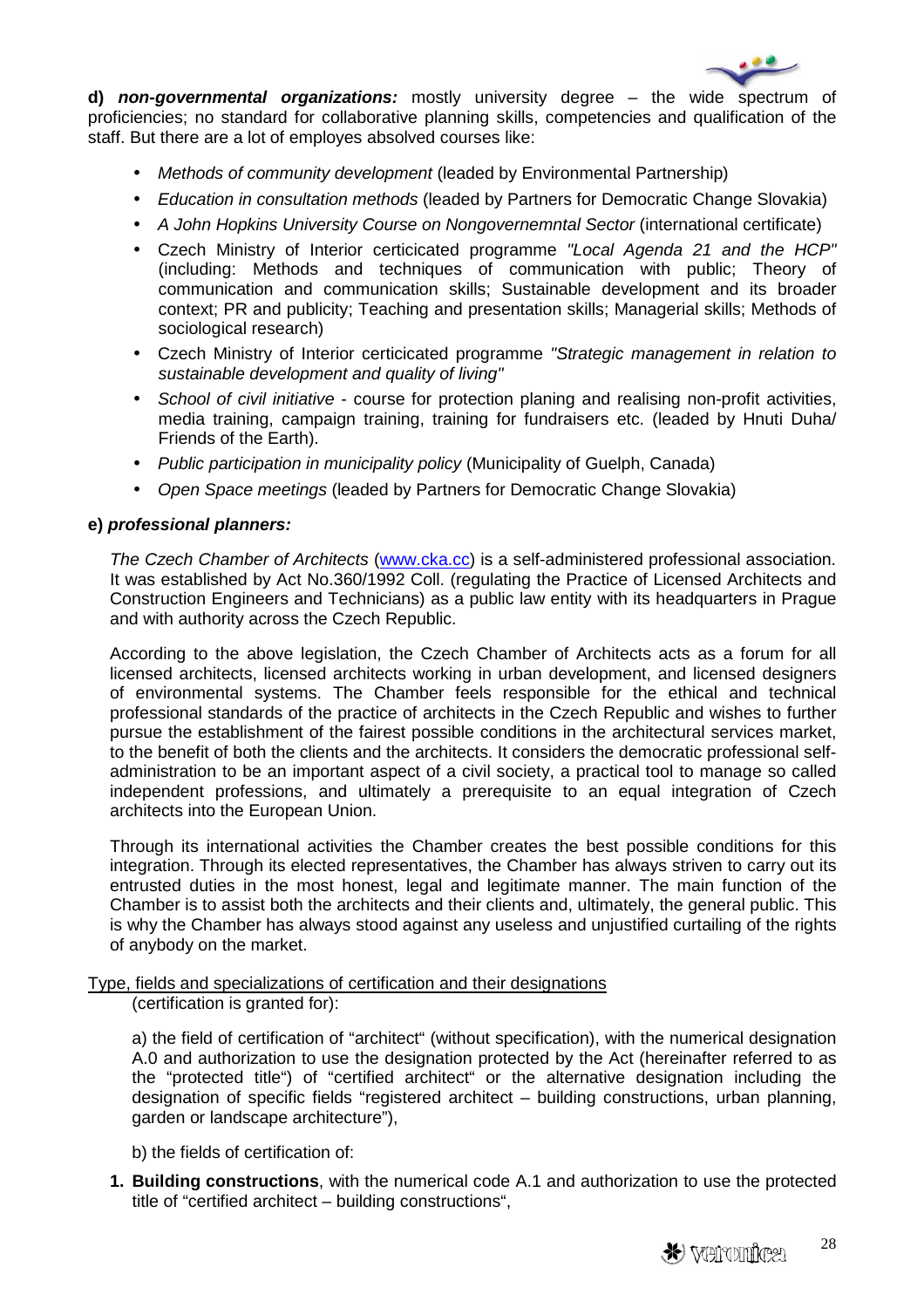

- **2. Urban planning**, with the numerical code A.2 and authorization to use the protected title of "certified architect – urban planning" or the alternative title of "certified urban planner",
- **3. Garden and landscape architecture**, with the numerical code A.3 and authorization to use the protected title of "certified architect – garden and landscape architecture", or the alternative title of "certified garden and landscape architect";

# **8. Conclusions of CSA Survey**

## **8.1 Most important challenges faced by the planners in implementing the elements of collaborative planning**

- $\div$  missing of collaborative planning trainings
- lobbying of investors
- ignorance of state bodies, local authorities, regional authorities
- $\div$  the lack of willingnes to involve public to decision-making processes edgewise of state bodies, local authorities, regional authorities, investors
- minimal awareness about good practicies, about bodies which offers tooles for the solving of problems, for public-involving
- political reasons
- lack of time and trust (stakeholders, politicans, citizens)
- non-effective public involvement (e.g. privat sector)
- $\div$  attract public officials
- political "cycle" overcoming changes in local governments; general weakness of deliberative democracy
- people´s distrust in participation "we-cannot-change-anything" syndrom
- $\div$  little respect and support from the national level of public administration
- linking up collaborative planning outputs with resultant political decisions (sometimes lacking links in community or expert strategic documents and real actions)
- $\cdot\cdot\cdot$  there is no tradition to participate, bad comunication between public and municipality councils – obstruction of public servants, multivalent law
- $\div$  be able to realize results of collaborative planning process

The great challenges we see in getting people involved in the proccess as mostly local people want to start discussions but often give up further cooperation. Also there is need to involve people from different groups (investors, local people, schools/children, seniors, minority groups, municipalities etc.). Other side is need to involve massmedia as they can spread the problem further and inform people which are problematically reached other ways.

# **8.2 Priority needs (preferences) of the planners for skills development and further training in collaborative planning**

#### **Collaborative methods/techniques:**

- a. Questionnaire surveys;
- b. Public meetings, hearings, seminars, workshops;
- c. Negotiations between interest groups and Mediated negotiations;
- d. Interactive websites, E-mail discussion groups;
- e. Methods for systematic comparison of project alternatives;
- f. Computer-supported decision-making methods;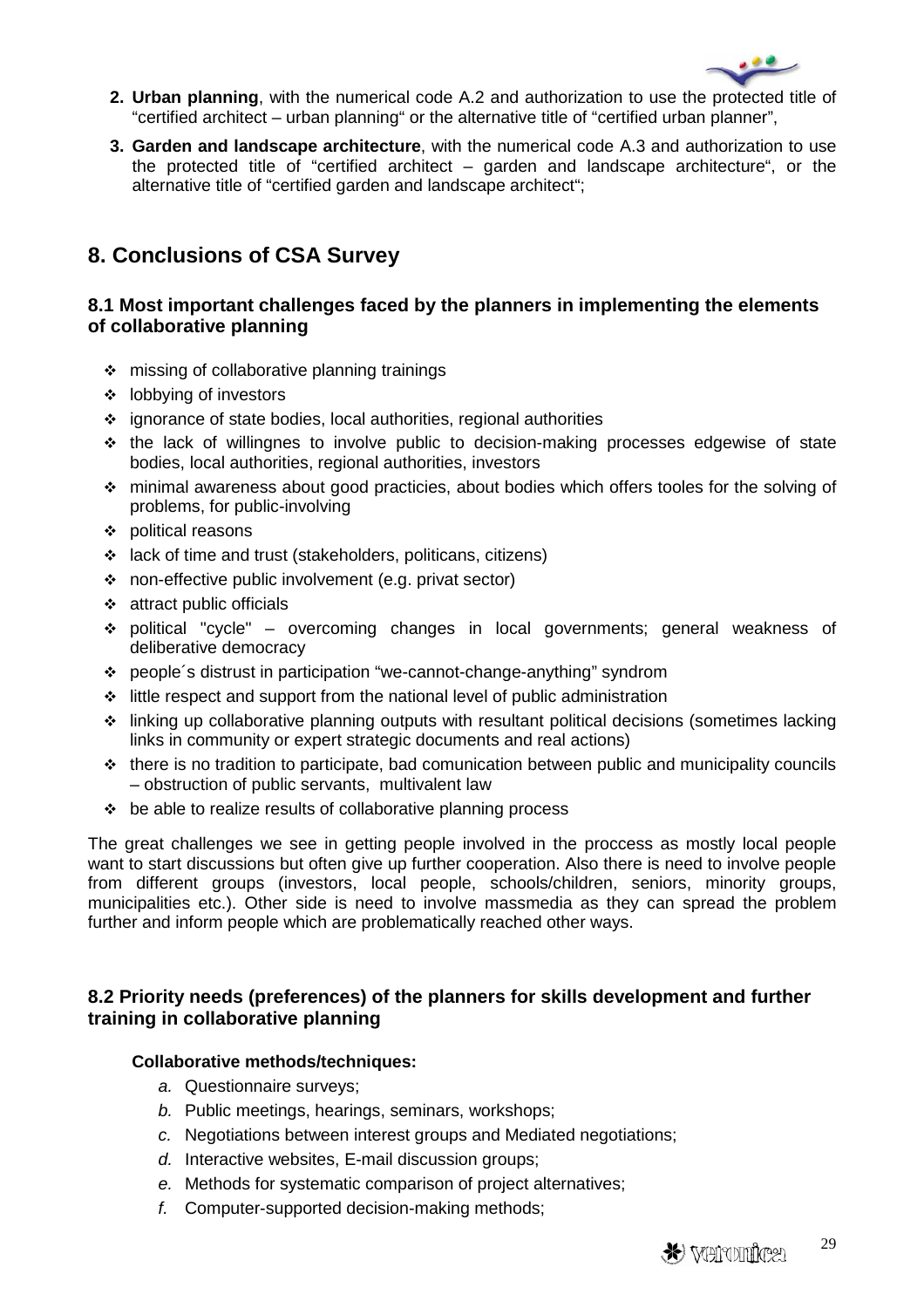

g. GIS in illustrating information on projects.

## **Issues/skills:**

- a. Preparing plans for collaborative planning;
- b. Motivating the public in the initial stages of collaborative planning;
- c. Negotiation and conflict management skills;
- d. Monitoring and evaluating collaborative planning processes.

# **9. Conclusions and recommendations for the design of the CoPack**

The Czech and Slovak CSA is mainly based on questionaire survey, interviews and on our own experience. Our respondents could fill bilingual questionaires either in Czech or in English. But questionaire was probably too long, difficult and incomprehensible becasuse of low returnability. For more informations about results of questionaire survey see ANNEX.

The biggest problems in urban and spatial planning:

- Building authorities often do not respect spatial planning document established by law No. 50/1976 Coll., on town and counry planning and building regulation as amended.
- Remarks on spatial plan many interest groups make pressure to local and regional governments to change once agreed spatial plans; make changes without consulting the public is relatively easy.
- No motivation of public to participate because of the lack of understandable informations.
- Lack of willingnes of municipalities to cooperate with public "ultra vires".

In the Czech and Slovak Republic, collaborative planning is mostly referred to as participatory, community, or action planning. Collaborative planning represents an entirely different philosophy of attitude towards landscape and land-use (including natural resources) planning, than which was applied here before 1989 ("Velvet revolution").

There is no uniform regulation of public participation in proceedings that have an impact on the environment, which allows for various interpretations as to which law should be used for the proceedings and for preventing participation of the general public. Using of "CP methods" during the planning process is voluntary and very sporadic, it depends on planner or municipality.

There is lack of willingnes to involve public to decision-making processes edgewise of state bodies, local authorities, regional authorities, investors. But public is also very calm, people usually don´t care about their wide neighbourhood ("we-don´t-care" and "we-cannot-change-anything" syndrom) – very young civil society. Thus urban and spatial planning is the process without positive feedback (between public/individuals and decision-makers/planners/authorities). Therefore we need to develop collaborative methods and skills in our countries.

The main impulse for the development of collaborative planning in the Czech and Slovak Republic is: legislation (determines the obligations, form, and extent of co-operation) and pressure of the non-governmental organizations specialising in the protection of natural resources, which are closely co-operating with foreign partners (EU, USA).

The main leaders of participation planning in both countries are NGOs, for example: The Center for Community Organizing, The Czech Environmental Partnership Foundation, Veronica, Partners for Democratic Change Slovakia

It seems to be ussual, that Czech and Slovak NGOs due to their acitivites substitute the role of investors and municipalities. NGOs organize round tables, doing "PR" of planning and preparing projects of investors and municipalities. In NGOs work a lot of people from different fields of study and their education in urban and spatial planning is only partial. But otherness from profesional planners, they try to use the methods of collaborative planning in practice. In NGOs there are a lot

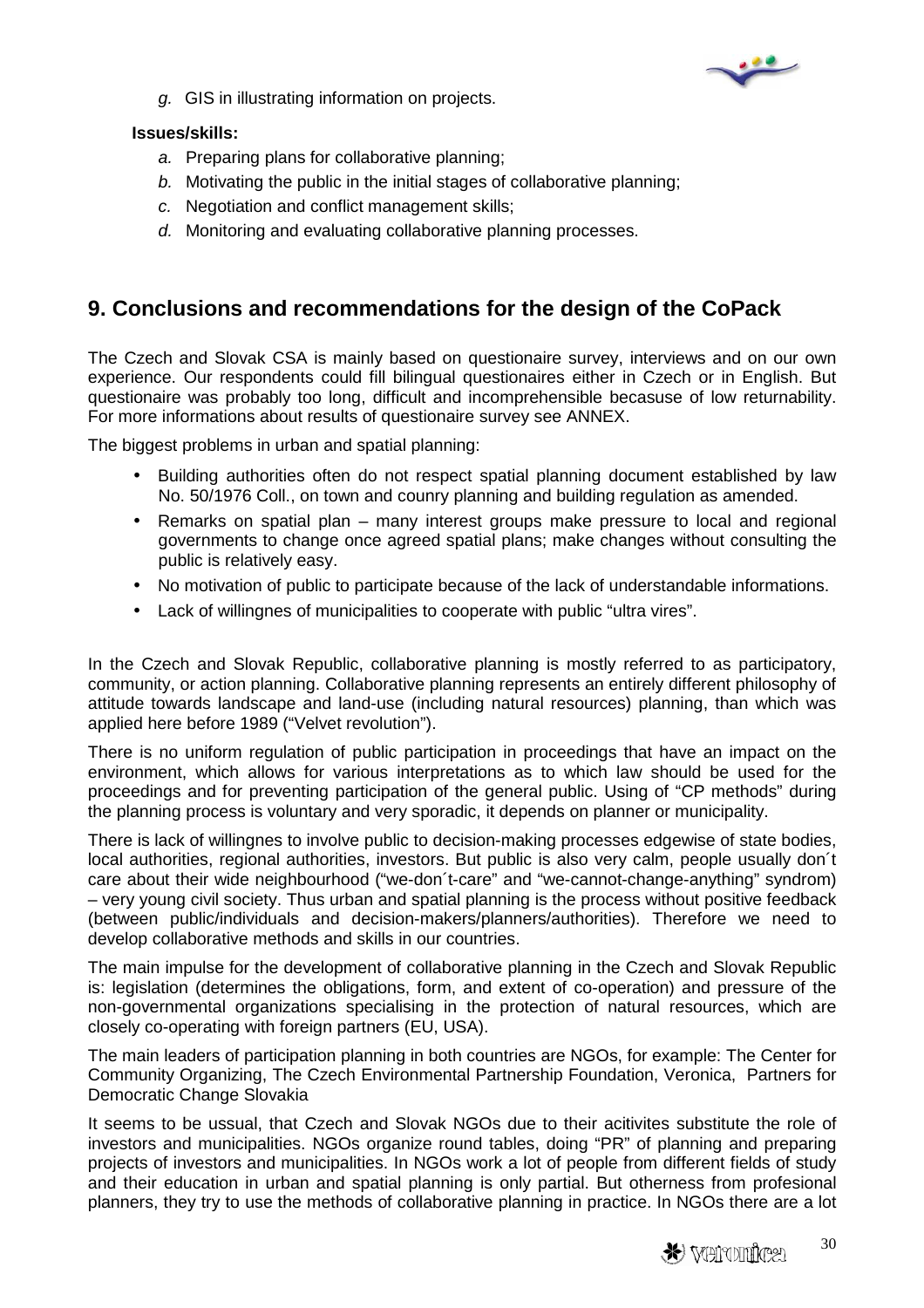ق م

of employes, which absolved courses like: Methods of community development, Education in consultation methods, Local Agenda 21 and HCP, etc.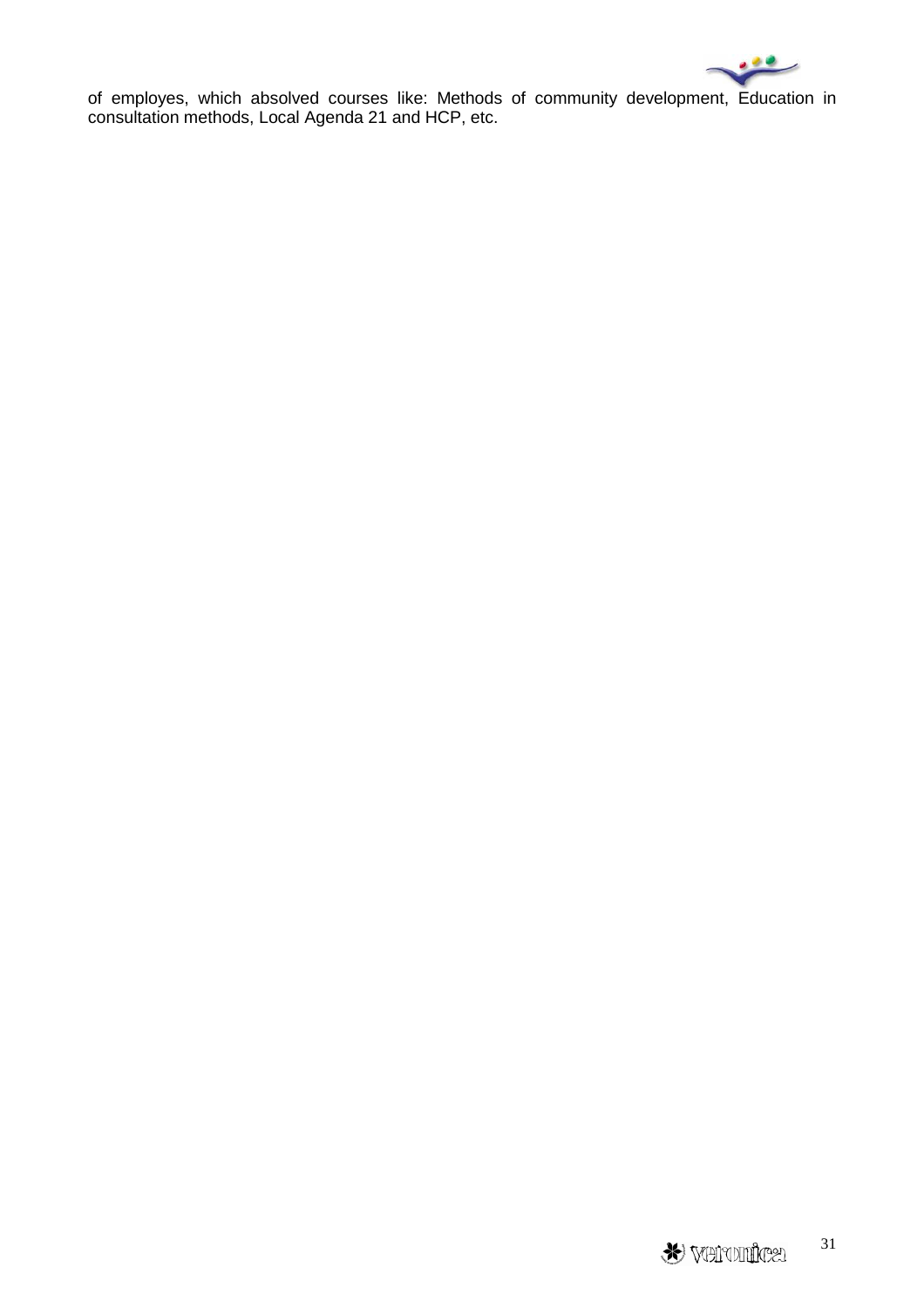

# **USED ACRONYMS:**

**CCO** - The Center for Community Organizing **CEI** - Czech Environmental Institute **CoPack** - Trainers´ tool package on collaborative planning **CP** - Collaborative Planning **CR** - Czech Republic **CSA** - Core Skills Analysis **CSDS 2001** - Conception of spatial development of Slovakia 2001 **EC** - European Commission **EIA** - Environmental Impact Assessment **EIV** - Ecological Institute Veronica **EnTraCoP** - Enhancing Training on Collaborative Planning of Natural Resources Management **EP** - The Czech Environmental Partnership Foundation **EU** - European Union **GMO(s)** - Genetically Modified Organism(s) **HCCZ** - Healthy Cities of the Czech Republic **IEP** - Institute for Environmental Policy **IPPC** - Integrated Pollution Prevention and kontrol **LA21** - Local Agenda 21 **MoA** - Ministry of Agriculture **MoE** - Ministry of Environment **MRD** - Ministry of Regional Development **NDP** - National Development Plan **NGO(s)** - Non-Governmental Organisation(s) **PDCS** - Partners for Democratic Change Slovakia **PLA** - Protected Landscape Area **PR** - Public Relations **SD** - Sustainable Development **SEA** - Stategic Environmental Assessment **SEP** - State Environmental Policy **SR** - Slovak Republic **UN** - United Nations

- **UPD**  Territorial Planning Documentation
- **VET** Vocational Education and Training (VET) Analysis
- **ZO CSOP** Local Chapter of the Czech Union for Nature Conservation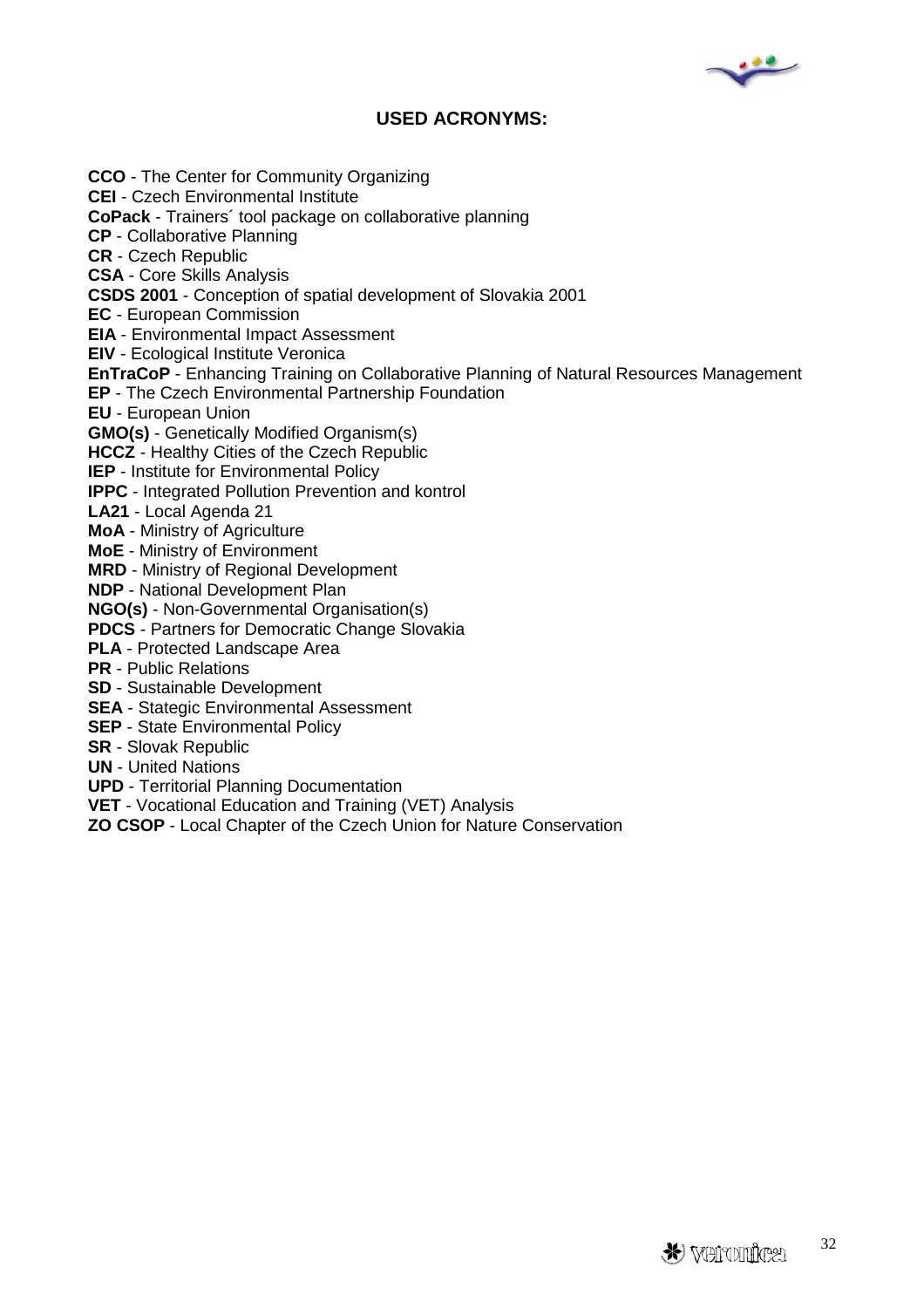

# **ANNEX – RESULTS OF SURVEY ON TRAINING NEEDS FOR "CP"**

This annex represent "resultant questionnaire" of our survey in Czech and Slovak Republic – training needs (methods and skills) according to target groups. Filled questionnaire is based on quantitative and mainly on qualitative research – via questionnaire survey and interviews (for material and methodology used – see chapter 1.4).

| A. Utilisation of collaborative planning methods and related training needs |  |  |  |
|-----------------------------------------------------------------------------|--|--|--|
|                                                                             |  |  |  |

| <b>Collaborative methods/techniques</b>                                         | <b>Previous</b>     | <b>Future</b> | <b>Training</b> |
|---------------------------------------------------------------------------------|---------------------|---------------|-----------------|
|                                                                                 | use                 | use           | needs           |
| Letters to the public                                                           | Occasionally        | Occasionally  | No need         |
| Newspaper announcements                                                         | <b>Occasionally</b> | Occasionally  | No need         |
| <b>Newsletters</b>                                                              | Occasionally        | Occasionally  | Moderate need   |
| TV or radio programmes                                                          | Occasionally        | Occasionally  | Moderate need   |
| Exhibitions in public places                                                    | Occasionally        | Often         | Moderate need   |
| Site visits or field trips with the public                                      | Occasionally        | Occasionally  | Moderate need   |
| Questionnaire surveys                                                           | Occasionally        | Often         | Great need      |
| <b>Interviews</b>                                                               | Occasionally        | Often         | Moderate need   |
| Inviting written comments from the public                                       | Occasionally        | Occasionally  | No need         |
| <b>Telephone hotlines</b>                                                       | <b>Never</b>        | Occasionally  | No need         |
| Regional offices (drop-in centres)                                              | Occasionally        | Occasionally  | Moderate need   |
| Public meetings, hearings, seminars, workshops                                  | Often               | Often         | Great need      |
| Working groups                                                                  | Occasionally        | Often         | Moderate need   |
| <b>Steering committees</b>                                                      | Occasionally        | Occasionally  | No need         |
| Discussions facilitated by a neutral, professional<br>facilitator               | Occasionally        | Often         | Moderate need   |
| Negotiations between interest groups (without<br>mediation)                     | Occasionally        | Occasionally  | Great need      |
| Mediated negotiations                                                           | Occasionally        | Occasionally  | Great need      |
| E-mail discussion groups                                                        | <b>Occasionally</b> | Occasionally  | Moderate need   |
| Interactive websites                                                            | Occasionally        | Often         | Great need      |
| Children's participation in planning                                            | Occasionally        | Occasionally  | Moderate need   |
| Methods for systematic comparison of project<br>alternatives                    | Occasionally        | Occasionally  | Great need      |
| Computer-supported decision-making methods                                      | <b>Never</b>        | Occasionally  | Great need      |
| Geographic Information Systems (GIS) in<br>illustrating information on projects | Occasionally        | Occasionally  | Great need      |

# B. Needs for training in other issues and skills of collaborative planning

| <b>Issues/skills</b>                                                                  | <b>Previous</b><br>need for<br><b>skills</b> | <b>Future</b><br>need for<br><b>skills</b> | <b>Further</b><br>training<br>needs |
|---------------------------------------------------------------------------------------|----------------------------------------------|--------------------------------------------|-------------------------------------|
| Legal requirements for collaborative planning                                         | Occasionally                                 | Often                                      | Moderate need                       |
| Requirements, norms and guidelines of your<br>organisation for collaborative planning | Occasionally                                 | Occasionally                               | Moderate need                       |
| Assessing "costs and benefits" (pros and cons) of<br>collaborative planning           | <b>Never</b>                                 |                                            | Occasionally Moderate need          |
| Establishing and preparing your team for<br>collaborative planning                    | Occasionally                                 | Often                                      | Moderate need                       |
| Designing communication strategies                                                    | Occasionally                                 | Occasionally                               | Moderate need                       |
| Analysis of actors in a communication strategy                                        | Occasionally                                 | Often                                      | Moderate need                       |
| Preparing plans for collaborative planning                                            | Occasionally                                 | Often                                      | Moderate need                       |